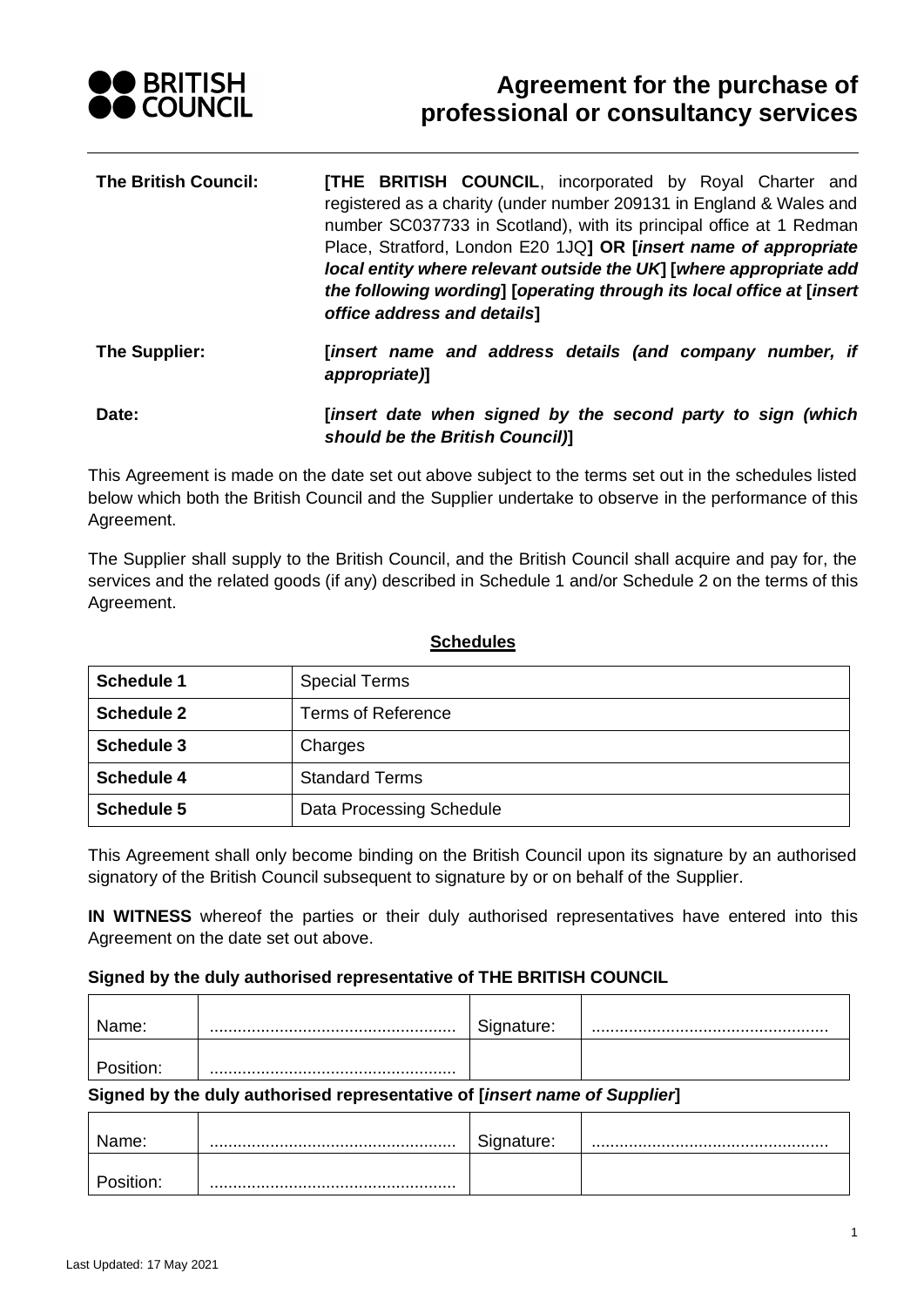### **Special Terms**

Terms defined in this Schedule 1 shall have the same meanings when used throughout this Agreement.

In the event of any conflict between the terms set out in the various Schedules, the Schedules shall prevail in the order in which they appear in the Agreement.

For the purposes of the Project and the provision of the Services and any Goods, the terms of this Agreement shall prevail over any other terms and conditions issued by the British Council (whether on a purchase order or otherwise).

### **1 Commencement Date and Term**

- 1.1 This Agreement shall come into force on **[***insert date***]** (the "**Commencement Date**") and, subject to paragraph [1.2](#page-1-0) below, shall continue in full force and effect until **[***insert date***] OR [***until all Services have been completed and all Deliverables have been delivered to the British Council's satisfaction as set out in Schedule 2 (Terms of Reference)***]** (the "**Term**").
- <span id="page-1-0"></span>1.2 Notwithstanding anything to the contrary elsewhere in this Agreement, the British Council shall be entitled to terminate this Agreement by serving not less than **[***insert number of days***]** days' written notice on the Supplier.

# **2 End Client**

2.1 **[***Not applicable***] OR [***The Supplier acknowledges that it is acting as a sub-contractor for the provision of consultancy services to* **[***insert name, for example, the European Commission, Department for International Development etc***]** (the "**End Client**").**]**

# **3 Locations**

3.1 The Supplier will be required to provide the Services in **[***insert list of locations***]** and such other locations as may be agreed between the parties in writing from time to time (the "**Location(s)**").

# **4 Equipment**

4.1 **[***Not applicable***] OR [***The British Council will provide the Supplier with the following equipment to be used by the Supplier in the provision of the Services (the "British Council Equipment"):* **[***insert list (e.g. laptops)***]**.**]**

**AND/OR [***The Supplier will provide the following equipment which it will use in the provision of the Services (the "Supplier's Equipment"):* **[***insert list (e.g. laptops)***]**.**]**

# **5 Key Personnel**

5.1 The Supplier shall deploy the following persons in the provision of the Services: **[***insert list***]** (the "**Key Personnel**").

#### **6 Service of notices**

6.1 For the purposes of clause [33](#page-34-0) of Schedule 4, notices are to be sent to the following addresses: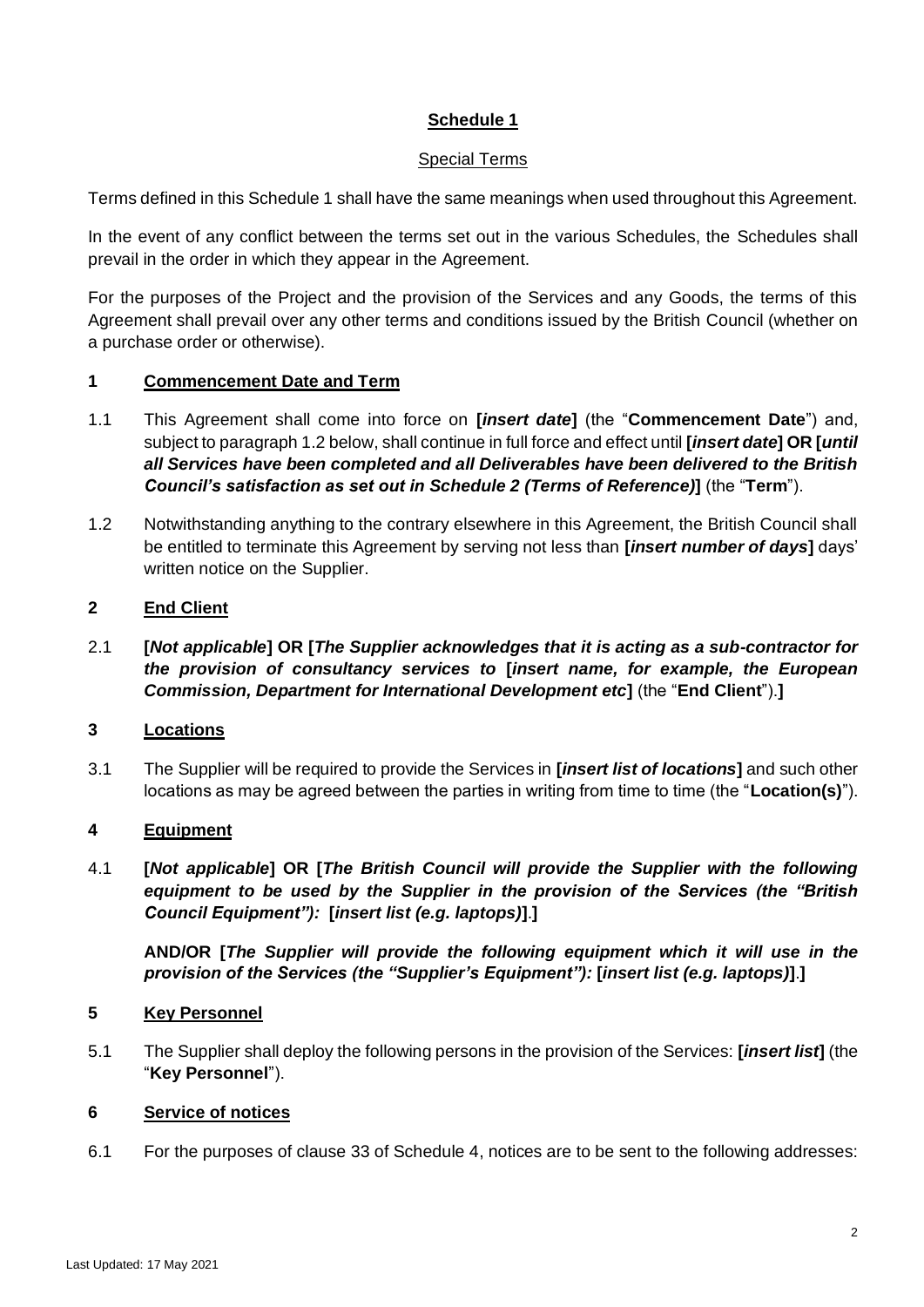| To the British Council                                           | To the Supplier                                                   |
|------------------------------------------------------------------|-------------------------------------------------------------------|
| [The British Council                                             | [ <i>Insert address</i> ]                                         |
| 1 Redman Place                                                   | [Attention: insert name and job title]                            |
| <b>Stratford</b>                                                 |                                                                   |
| London                                                           |                                                                   |
| E20 1JQ]                                                         |                                                                   |
| [Attention: insert name and job title]                           |                                                                   |
| Email: [insert email address(es) to which<br>notices may be sent | Email: [insert email address(es) to<br>which notices may be sent] |

#### **7 Insurance Requirements**

7.1 The Supplier shall take out and maintain during the Term with a reputable insurance company the following cover types with the following indemnity limits:

| <b>Indemnity Limit</b>                                                           |                                                   |  |
|----------------------------------------------------------------------------------|---------------------------------------------------|--|
| £[10,000,000] per claim                                                          |                                                   |  |
| £[5,000,000] per occurrence and in the aggregate (annual<br>total of all losses) |                                                   |  |
| (annual total of all losses)                                                     | £[10,000,000] per occurrence and in the aggregate |  |
| £[                                                                               |                                                   |  |
| £[                                                                               |                                                   |  |
|                                                                                  |                                                   |  |

#### **[***NB: Delete those which are not applicable***]**

or such other insurance cover types and indemnity limits as may be agreed between the parties in writing from time to time.

### **8 Working Hours**

8.1 For the purposes of this Agreement "**Working Hours**" and "**Working Days**" shall mean **[***insert relevant working hours/working days, details for territory in which services are to be provided, premises at which services are to be provided or for the relevant End Client [e.g. 9 a.m. to 5 p.m. local time Monday to Friday OR 10 a.m. to 6 p.m. local time Sunday to Thursday***]]**.

### **9 Supplier's Liability**

### **[***Note: Only use this provision where the British Council has agreed that the Supplier should be allowed to limit its liability***]**

9.1 Subject to the limitation of liability provisions in the Standard Terms (Schedule 4), the total liability of the Supplier to the British Council whether in contract, tort, negligence, breach of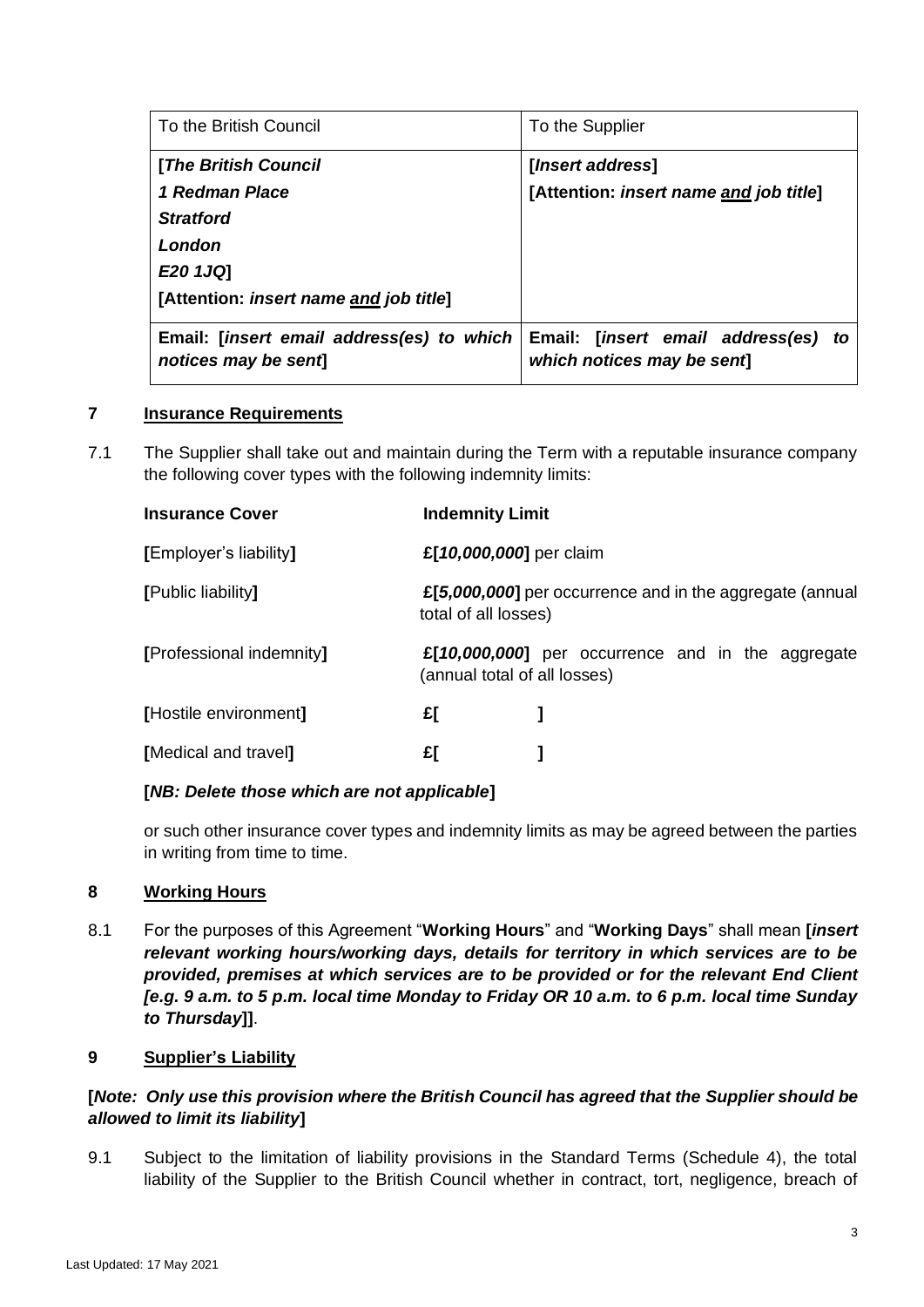statutory duty or otherwise for any direct loss or damage, costs or expenses arising under or in connection with this Agreement shall not exceed **[***insert figure in numbers and words***]** for each claim or instance of liability.

### **Safeguarding and Protecting Children and Vulnerable Adults [NB** *please note the following guidance on when to use this extended Safeguarding clause:*

- Please include this clause if the other party is carrying out activity with children and/or vulnerable *adults. This is in addition to the Safeguarding clause in Schedule 4.*
- *If the other party is not carrying out activity with children and/or vulnerable adults this clause may be deleted, however you must retain the Safeguarding clause in Schedule 4.*
- *Regardless of whether this extended clause is used or not used, please ensure the Safeguarding Clause in Schedule 4 of the Agreement remains as this is a Standard Term and should not be deleted.*

# <span id="page-3-1"></span>**10 [Safeguarding and Protecting Children and Vulnerable Adults] [NB delete this clause 10 if not applicable – see guidance note]**

- 10.1 The Supplier warrants that, in relation to all activities in connection with the Project, where any of the Location(s) are in England or Wales, it will comply with all legislation, codes of practice and statutory guidance relevant at any time in such Location(s) to the safeguarding and protection of children and vulnerable adults (including the UN Convention on the Rights of the Child and the Children Act 1989), and with the British Council's Safeguarding Policy and Adults at Risk Policy, as may be amended from time to time.
- 10.2 Where the Location(s) is/are outside of England or Wales, the Supplier warrants that, in relation to all activities in connection with the Project, it will comply with all legislation, codes of practice, and statutory guidance relevant at any time in the Location(s) to the safeguarding and protection of children and vulnerable adults, and with the detail and principles of the Children Act 1989 and the UN Convention on the Rights of the Child (to the extent that such legislation is not directly applicable in the Location(s)), and with the British Council's Safeguarding Policy and Adults at Risk Policy, as may be amended from time to time.
- 10.3 The Supplier acknowledges that, for the purposes of the Safeguarding Vulnerable Groups Act 2006<sup>1</sup> , and any regulations made thereunder, as amended from time to time (the "**SVGA**"), and where any of the Location(s) are in England or Wales, it is the "**Regulated Activity Provider**" in respect of any "**Regulated Activity**" (both as defined in the SVGA) carried out in connection with the Project and that it will comply in all respects with the SVGA and any regulations or orders made thereunder. Equivalent provisions in equivalent legislation applicable in any Location(s) other than England and Wales shall apply in those Location(s).
- <span id="page-3-0"></span>10.4 The Supplier shall ensure that it is (and that any individual engaged by it to carry out activities with children, vulnerable adults and/or Regulated Activity in connection with the Project is):

<sup>1</sup> "Safeguarding Vulnerable Groups Act 2006" means the UK Act, the purpose of which is to make provision in connection with the protection of children and vulnerable adults by preventing those deemed unsuitable to work with children and vulnerable adults (adults at risk), from gaining access through work (whether paid or unpaid).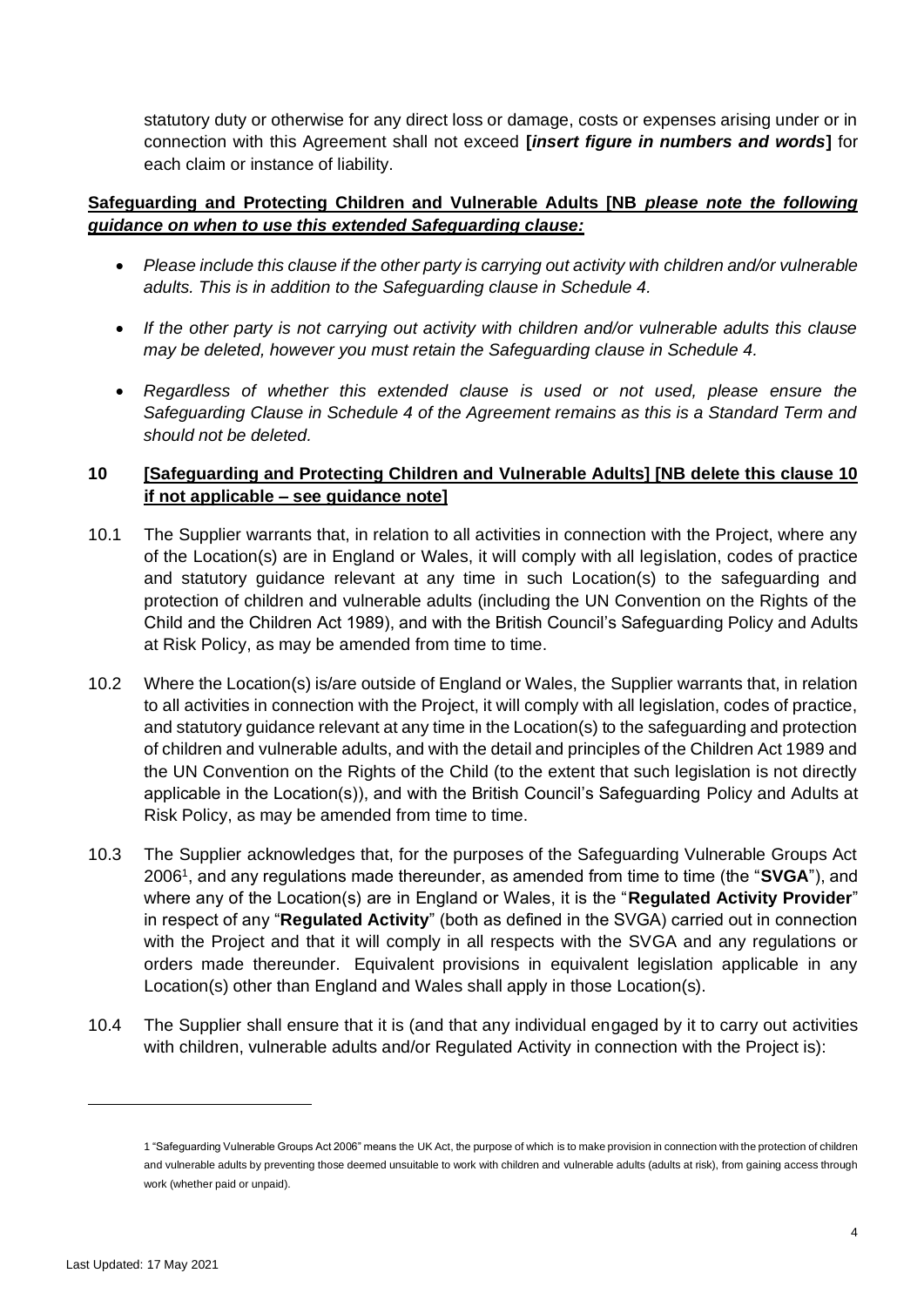- <span id="page-4-1"></span>10.4.1 subject to a valid enhanced disclosure check undertaken through the UK Disclosure & Barring Service, or the equivalent local check (as set out in clause [10.5](#page-4-0) below), including a check against the adults' barred list<sup>2</sup> or the children's barred list<sup>3</sup>, as appropriate; and
- 10.4.2 where applicable, the Supplier shall monitor the level and validity of the checks under this clause [10.4](#page-3-0) for each member of the Supplier's Team, Relevant Persons, or other individual engaged by it to carry out activities with children, vulnerable adults and/or Regulated Activity in connection with the Project.
- <span id="page-4-0"></span>10.5 Pursuant to clause [10.4.1](#page-4-1) above, equivalent local checks, include, but are not limited to, the ACRO Criminal Records Office, 'International Child Protection Certificate' online criminal records checks and Code of Good Conduct' or any other services as detailed at the following link: [https://www.gov.uk/government/publications/criminal-records-checks-for-overseas](https://www.gov.uk/government/publications/criminal-records-checks-for-overseas-applicants)[applicants.](https://www.gov.uk/government/publications/criminal-records-checks-for-overseas-applicants)
- 10.6 The Supplier must provide to the British Council, documentary evidence of the relevant disclosure and/or criminal records checks carried out pursuant to this clause in advance of undertaking any activities involving children and/or vulnerable adults in connection with the Project.
- 10.7 The Supplier warrants that at all times during the Term, it is not, and has no reason to believe that any person who is or will be employed or engaged by the Supplier in connection with the Project is, barred from carrying out such employment or engagement.
- 10.8 The Supplier shall immediately notify the British Council of any information that the British Council reasonably requests to enable the British Council to be satisfied that the obligations of this clause [10](#page-3-1) have been met.
- 10.9 The Supplier shall refer information about any person employed or engaged by it to carry out activities with children, vulnerable adults and/or Regulated Activity in connection with the Project to the UK Disclosure & Barring Service, or the equivalent local service as set out in clause [10.5,](#page-4-0) where it removes permission for such person to carry out the Regulated Activity (or would or might have, if such person had not otherwise ceased to engage in the Regulated Activity) because, in its opinion, such person has harmed or poses a risk of harm to children and/or vulnerable adults.
- 10.10 The Supplier shall not employ or use the services of any person who is barred from, or whose previous conduct or records indicate that they would not be suitable to carry out activities with children, vulnerable adults and/or Regulated Activity or who may otherwise present a risk to children or vulnerable adults.

<sup>&</sup>lt;sup>2</sup> References to the "adults' barred list" means the list maintained by the Disclosure and Barring Service of individuals who are not permitted to work with vulnerable adults in a Regulated Activity if advanced checks reveal information which could potentially make the individual eligible to be on one of the barred list.

<sup>&</sup>lt;sup>3</sup> References to the "children's barred list", means the list maintained by the Disclosure and Barring Service of individuals who are not permitted to work in a Regulated Activity with children.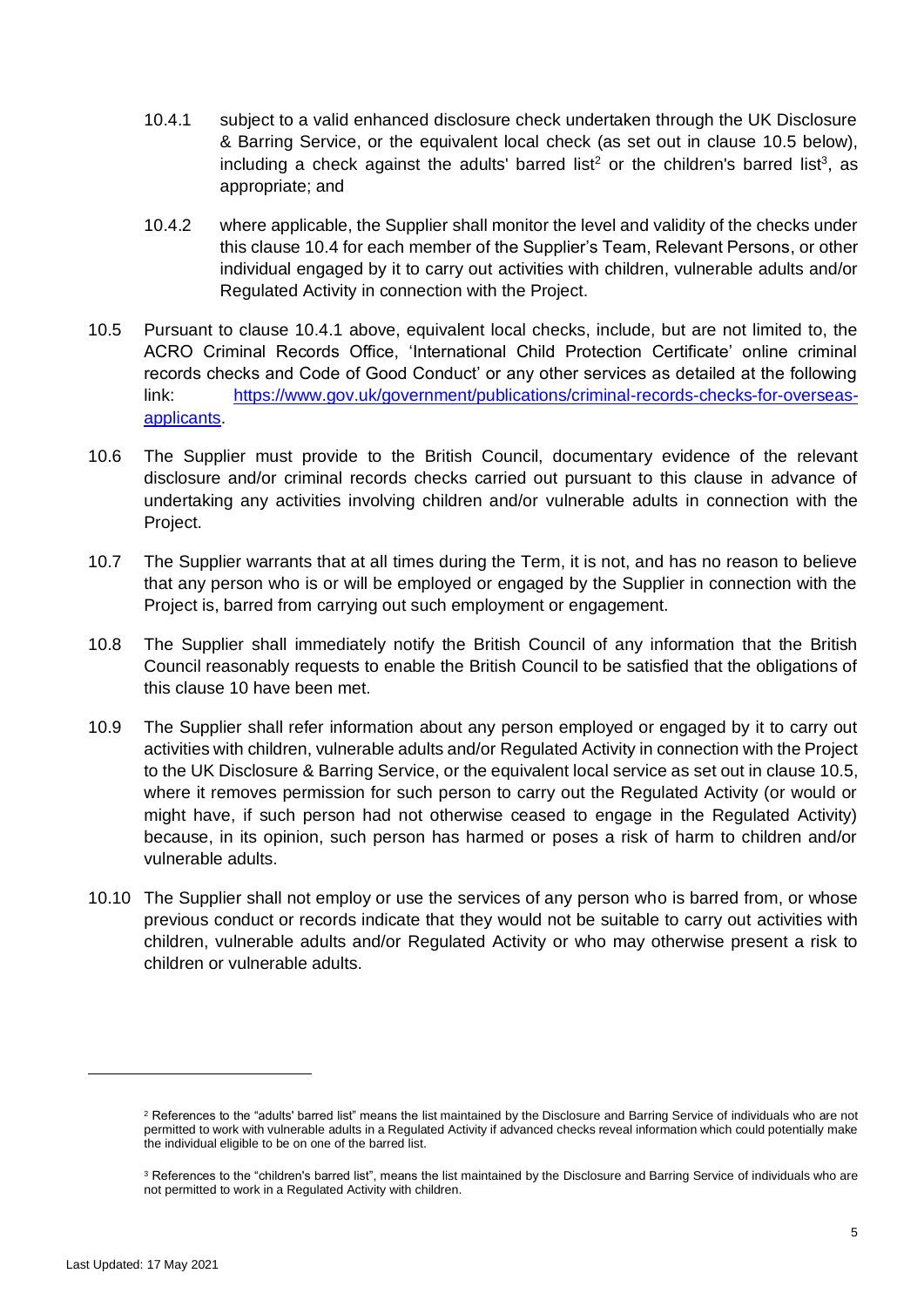- <span id="page-5-0"></span>10.11 The Supplier shall immediately contact the British Council to report any credible suspicions of, or actual incidents of activity related to the Project which contravene the obligations contained in this clause [10.](#page-3-1)
- 10.12 Pursuant to clause [10.11](#page-5-0) above, the Supplier shall cooperate fully with investigations into such events, whether led by British Council, End Client (if any) and/or their agents or representatives.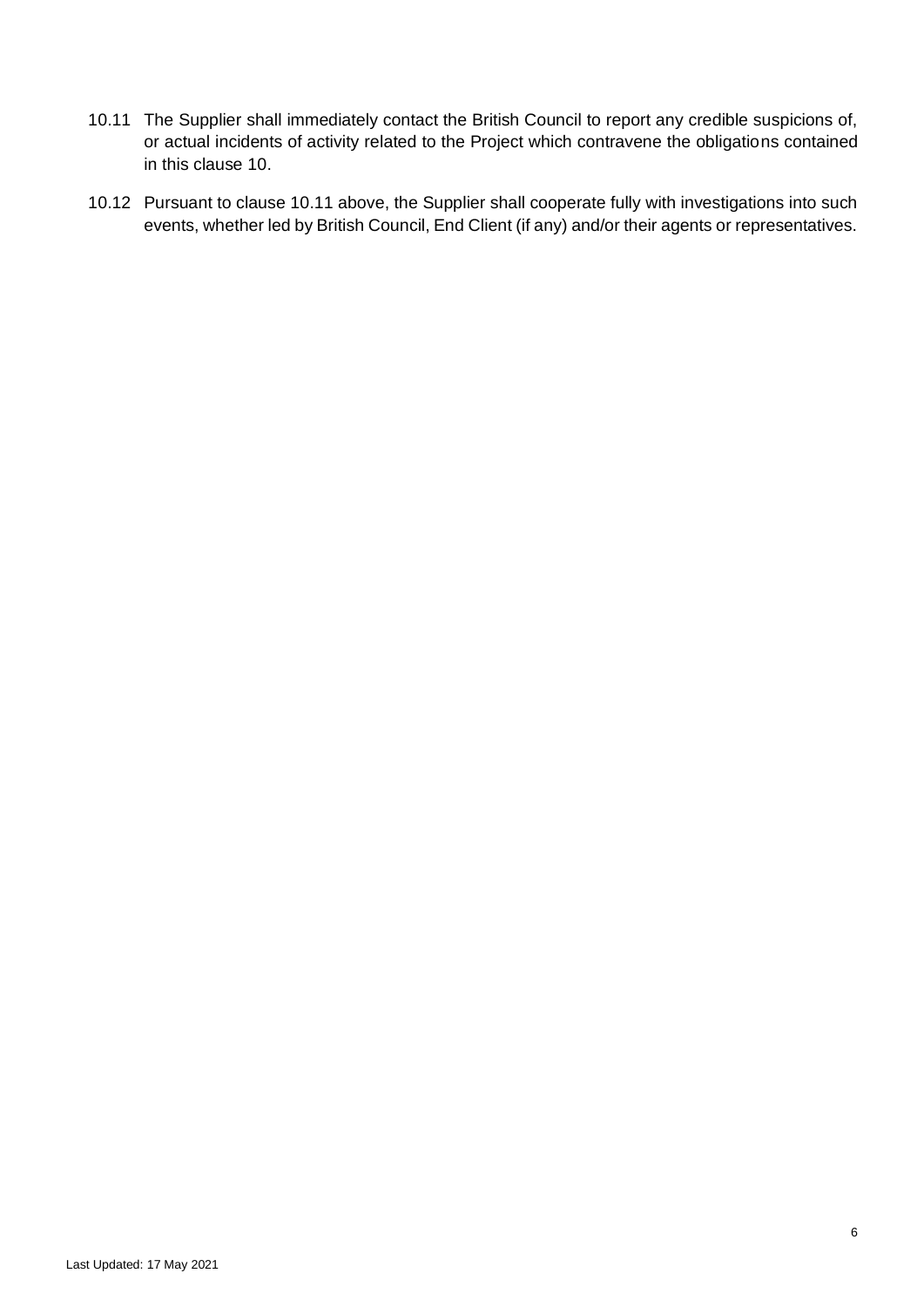# Terms of Reference

**[***Insert here the Terms of Reference issued by the British Council and/or the End Client***]**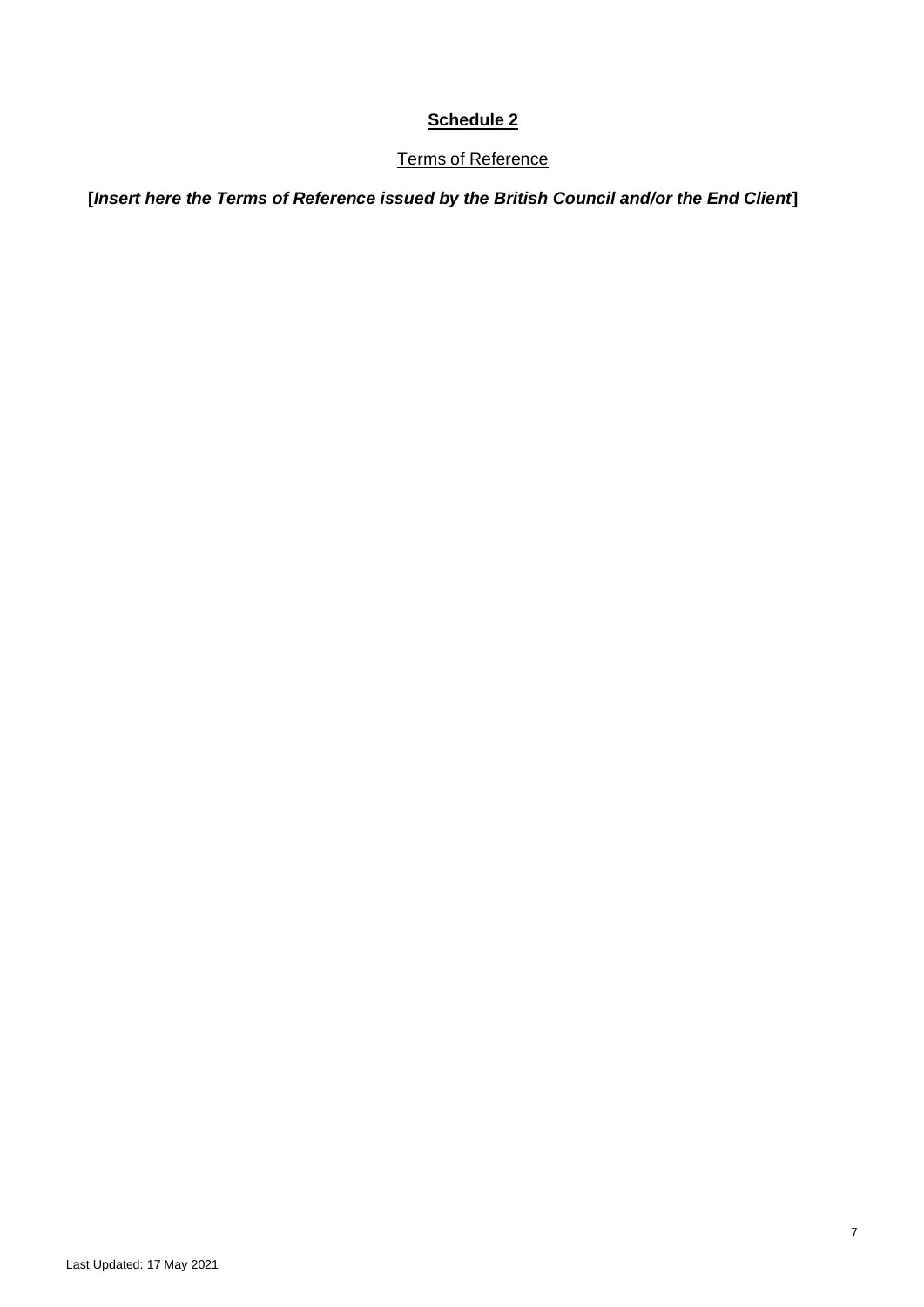### **Charges**

The Charges for the Services and/or Goods will be **[***insert details***] [***e.g. monthly charge/fixed sum paid against an agreed payment schedule/daily or hourly rates/unit charges/price list for a range of products. If the Agreement is for the provision of consultancy on a daily basis, state the maximum number of days***]**.

**[***NB: Include details of any agreed expenses, which may be by cross-reference to the British Council Requirements or the End Client Requirements***]**.

### **[***Note: The following is an example only and can be deleted or adapted as necessary:***]**

**[**The Charges set out above are an all inclusive fee except for those additional expenses specifically referred to below, and cover all preparation, report writing and all other work, which is carried out in **[ ]**. It is expected that the Supplier will meet all costs and expenses necessary to provide the Services under this Agreement, including, but not restricted to: the costs of salaries, bonuses, superannuation medical and travel insurance, insurance for personal possessions or of any fees payable to personnel employed, or engaged by the Supplier. The Charges are also deemed to cover the cost of personal equipment, non-Working Days and all other costs including clothing, passports and vaccinations, travel to and from the airport, accommodation costs, overheads and expenses of whatsoever nature that may be incurred except those otherwise specifically provided for in this Agreement.

In addition to the Charges the British Council will reimburse the Supplier for the following expenses incurred as a direct consequence of the engagement, subject to such expenses being agreed with the British Council separately in advance:

Sums equivalent to a housing and subsistence allowance (to cover accommodation, meals, local travel etc) based on a rate of **[ ]** per month in **[ ]** for up to a maximum of **[ ]**, not exceeding **[ ]**.

Sums equivalent to a subsistence allowance (per diem) based on a rate of [ ] per night for each night (Note: EU contracts count nights spent, not 24 hour periods), spent away from the base of missions, assumed to be in **[ ]**. Costs or per diems will not be paid for any time spent outside **[ ]**, unless agreed separately in writing.

Sums equivalent to a travel allowance to cover excess baggage, medical insurance, visa, international flights, domestic travel between the Supplier's full time place of residence (or that of any applicable Relevant Person) and the airport up to a maximum of **[ ]**, based on the rate of **[ ]** per return Economy flight for up to a maximum of **[ ]** flights, over the life of the project from the Supplier's full time place of residence (or that of any applicable Relevant Person) to **[ ]**. All flights must be in economy class.

The Charges and allowances for the Supplier will be reimbursed by the British Council and are fixed for the duration of the Agreement.**]**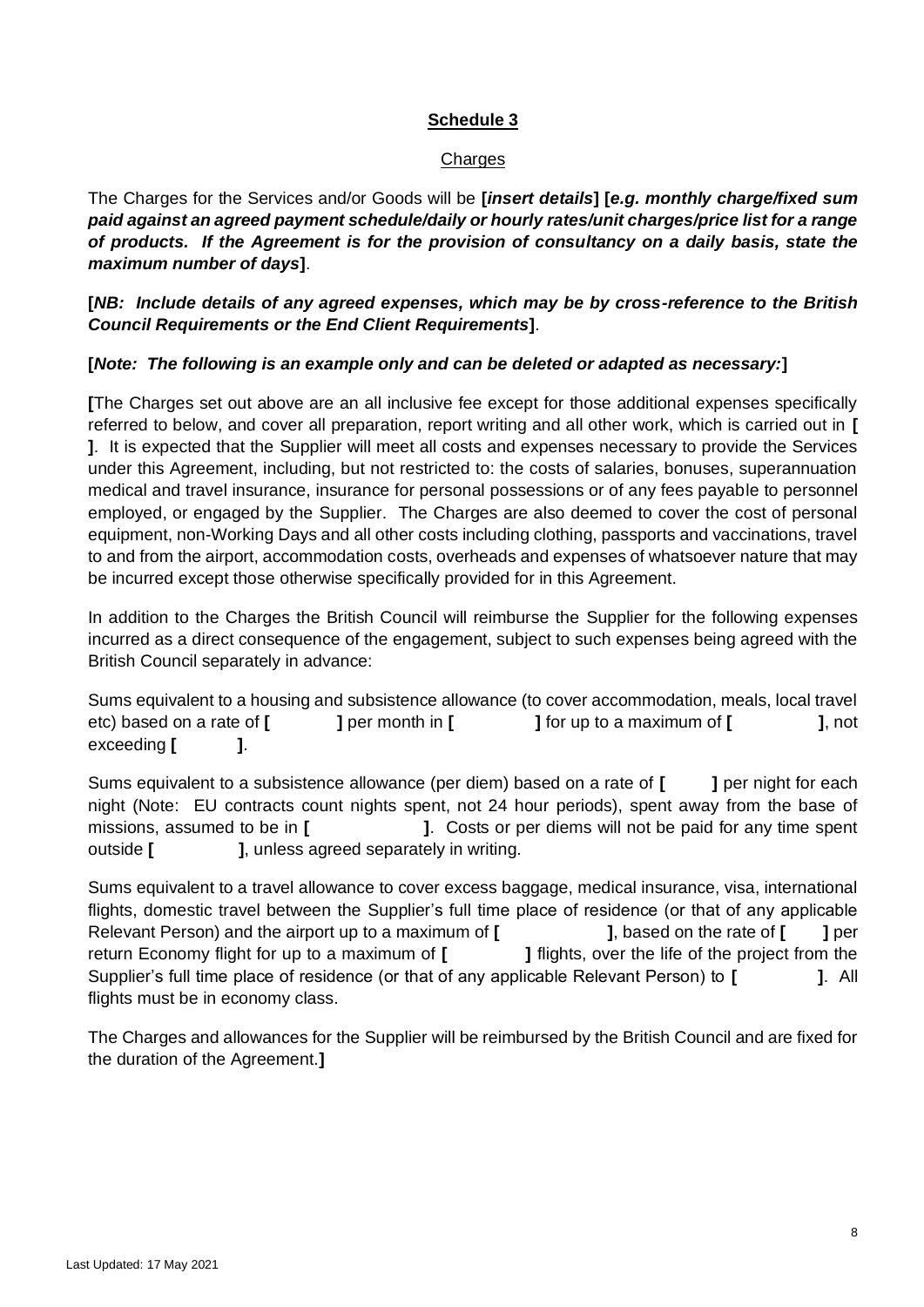### Standard Terms

#### **1 Interpretation**

1.1 In this Agreement:

"**Background IPR**" means any Intellectual Property Rights (other than Project IPR) belonging to either party before the Commencement Date or not created in the course of or in connection with the Project;

"**British Council Entities**" means the subsidiary companies and other organisations Controlled by the British Council from time to time, and any organisation which Controls the British Council (the "**Controlling Entity**") as well as any other organisations Controlled by the Controlling Entity from time to time:

"**British Council's Manager**" means the British Council's manager for the Services appointed in accordance with clause [3.1.1](#page-13-0) of these Standard Terms;

"**British Council Requirements**" means the instructions, requirements, policies, codes of conduct, guidelines, forms and other documents notified to the Supplier in writing or set out on the British Council's website at [https://www.britishcouncil.org/partner/international](https://www.britishcouncil.org/partner/international-development/jobs/policies-consultants)[development/jobs/policies-consultants](https://www.britishcouncil.org/partner/international-development/jobs/policies-consultants) or such other web address as may be notified to the Supplier from time to time (as such documents may be amended, updated or supplemented from time to time during the Term);

"**Charges**" means the charges, fees and any other sums payable by the British Council to the Supplier as set out in Schedule 3;

"**Code**" means the Department of Constitutional Affairs' Code of Practice on the discharge of public authorities' functions under Part 1 of the Freedom of Information Act 2000 (issued under section 45 of that Act) (November 2004) as may be updated or re-issued from time to time and any other relevant codes of practice published by the Department of Constitutional Affairs or its successor bodies;

"**Confidential Information**" means any information which has been designated as confidential by either party in writing or that ought to be considered as confidential (however it is conveyed or on whatever media it is stored) including information which relates to the business, affairs, finances, properties, assets, trading practices, Goods/Services, developments, trade secrets, Intellectual Property Rights, know-how, personnel, and customers of the British Council or the Supplier (as the case may be) and all personal data and special categories of personal data within the meaning of the Data Protection Legislation;

"**Control**" means the ability to direct the affairs of another party whether by virtue of the ownership of shares, contract or otherwise (and "**Controlled**" shall be construed accordingly);

"**Deliverables**" means all Documents, products and materials developed or provided by the Supplier as part of providing the Services;

"**Document**" means (whether in hard copy or electronic format) any document, drawing, map, plan, diagram, design, picture or other image, tape, disk, or other device or record embodying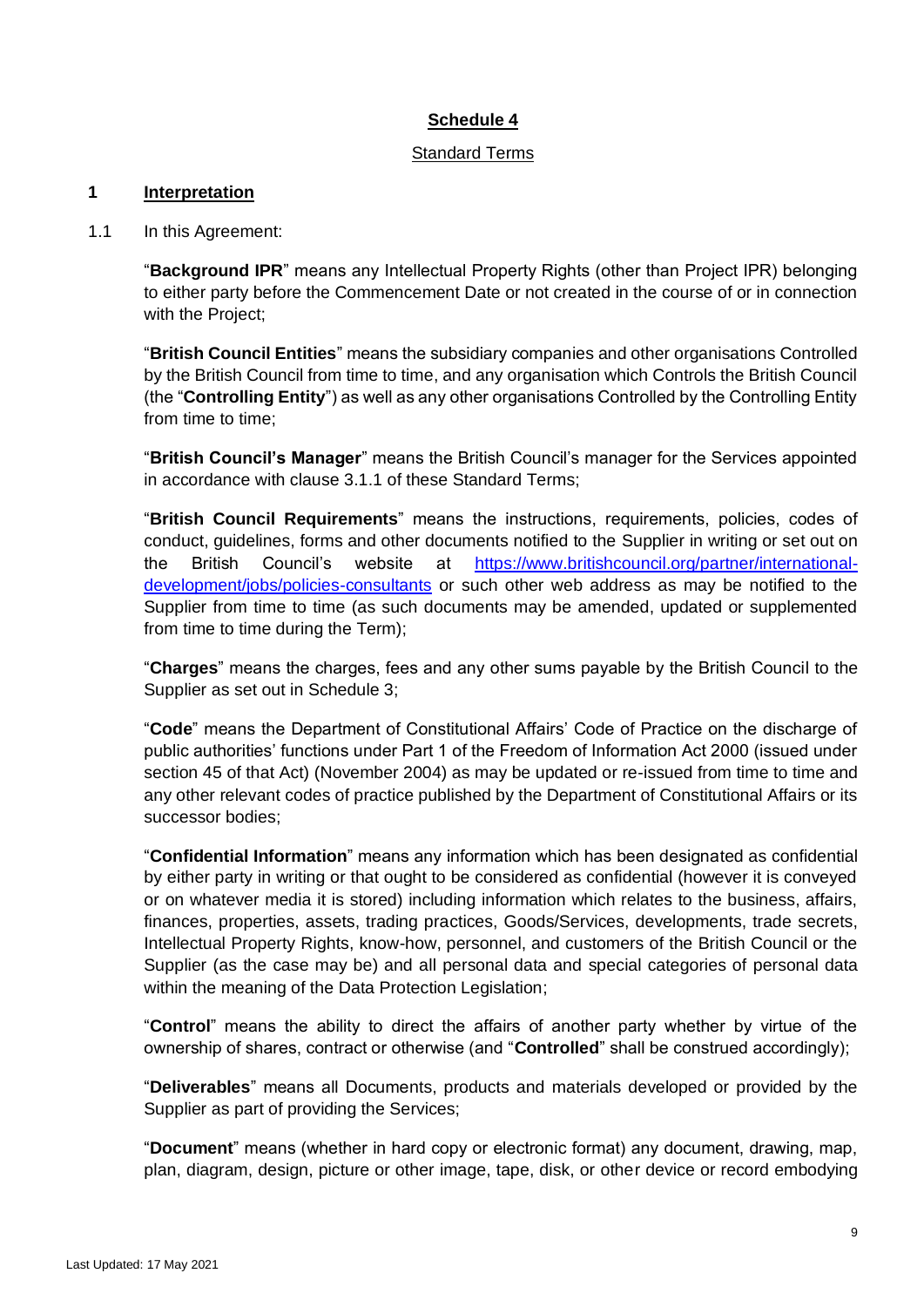information in any form including any web page, information portal, "blog", online content or electronic file;

"**End Client Agreement**" means the agreement (if any) between the End Client (if any) and the British Council relating to the Project in connection with which the Supplier is providing its Services as a sub-contractor;

"**End Client Requirements**" means the specific requirements of the End Client (if any), including the terms of the End Client Agreement, as set out in the Special Terms (Schedule 1), the Terms of Reference (Schedule 2) or as otherwise notified to the Supplier in writing;

"**Environmental Information Regulations**" means the Environmental Information Regulations 2004;

"**Equality Legislation**" means any and all legislation, applicable guidance and statutory codes of practice relating to diversity, equality, non discrimination and human rights as may be in force from time to time in England and Wales or in any other territory in which, or in respect of which, the Supplier provides the Services;

"**FOIA**" means the Freedom of Information Act 2000 and any subordinate legislation made under that Act from time to time together with any guidance and/or codes of practice issued by the Information Commissioner in relation to such legislation;

"**Force Majeure Event**" means an act, event, omission or accident beyond the reasonable control of the affected party which was not reasonably foreseeable and which is not attributable to any wilful act, neglect or failure to take reasonable preventative action by that party, including (insofar as beyond such control but without prejudice to the generality of the foregoing expression) strikes, lock-outs or other industrial disputes, failure of a utility service or transport network, act of God, war, riot, civil commotion, malicious damage, volcanic ash, earthquake, explosion, terrorist act, epidemic, pandemic or other spread of infectious disease or the imposition of any measures to prevent the spread of disease, nuclear, chemical or biological contamination, compliance with any law or governmental order, rule, regulation or direction, accident, breakdown of plant or machinery, fire, flood or storm;

"**Goods**" means the goods or products (if any) to be supplied by the Supplier under this Agreement as set out in the Special Terms (Schedule 1) and/or the Terms of Reference (Schedule 2);

"**Information Disclosure Requirements**" means the requirements to disclose information under:

- (a) the Code;
- (b) the FOIA; and
- (c) the Environmental Information Regulations;

"**Intellectual Property Rights**" means any copyright and related rights, patents, rights to inventions, registered designs, database rights, design rights, topography rights, trade marks, service marks, trade names and domain names, trade secrets, rights in unpatented know-how, rights of confidence and any other intellectual or industrial property rights of any nature including all applications (or rights to apply) for, and renewals or extensions of such rights and all similar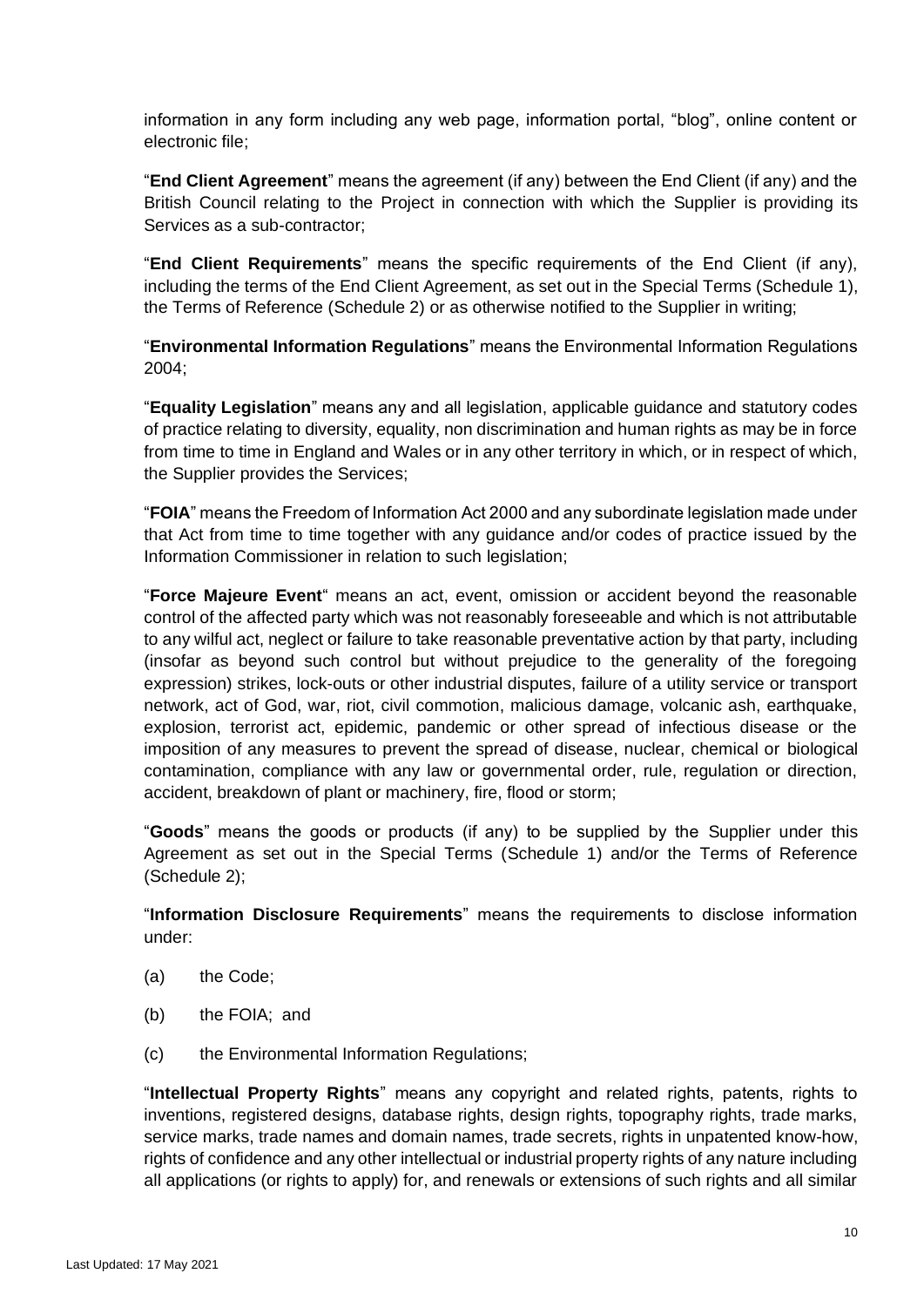or equivalent rights or forms of protection which subsist or will subsist now or in the future in any part of the world;

"**Premises**" means, where applicable, the premises or location where the Services are to be provided, as notified by the British Council to the Supplier;

"**Project**" means the project in connection with which the Supplier provides its Services as further described in the Special Terms (Schedule 1) and/or the Terms of Reference (Schedule  $2$ :

"**Project IPR**" means all Intellectual Property Rights that arise or are obtained or developed by either party, or by a contractor on behalf of either party, in respect of the Deliverables in the course of or in connection with the Project;

"**Relevant Person**" means any individual employed or engaged by the Supplier and involved in the provision of the Services, or any agent or contractor or sub-contractor of the Supplier who is involved in the provision of the Services and includes the Key Personnel (if any);

"**Request for Information**" means a request for information (as defined in the FOIA) relating to or connected with this Agreement or the British Council more generally or any apparent request for such information under the Information Disclosure Requirements;

"**Services**" means the consultancy and related services to be provided by the Supplier under this Agreement as set out in the Special Terms (Schedule 1) and/or the Terms of Reference (Schedule 2);

"**Supplier's Equipment**" means any equipment described as "Supplier's Equipment" in Schedule 1 and any other equipment, including tools, systems (including laptops), cabling or facilities provided by the Supplier or its sub-contractors and used directly or indirectly in the supply of the Services or the Goods which are not the subject of a separate agreement between the parties under which title passes to the British Council;

"**Supplier's Team**" means Supplier and, where applicable, any Relevant Person, and all other employees, consultants, agents and sub-contractors and any other person, organisation, company, or other third-party representatives which the Supplier engages in any way in relation to the supply of the Services or the Goods; and

"**Third Party IPR**" means any Intellectual Property Rights not belonging to either party to this Agreement but used by the Supplier in the creation of the Deliverables and/or in the course of or in connection with the Project.

- 1.2 In this Agreement:
	- 1.2.1 any headings in this Agreement shall not affect the interpretation of this Agreement;
	- 1.2.2 a reference to a statute or statutory provision is (unless otherwise stated) a reference to the applicable UK statute as it is in force for the time being, taking account of any amendment, extension, or re-enactment and includes any subordinate legislation for the time being in force made under it;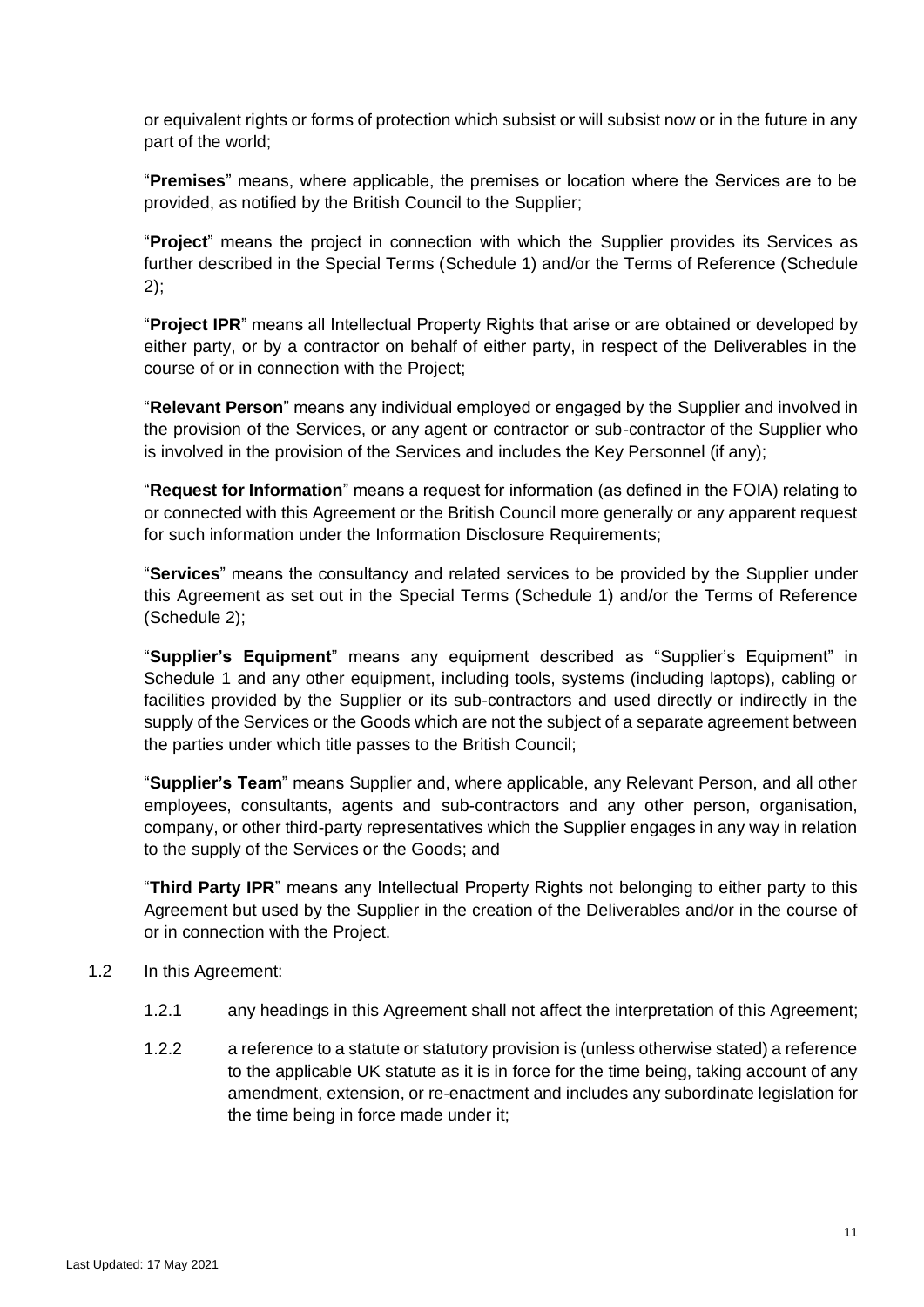- 1.2.3 where the words "include(s)" or "including" are used in this Agreement, they are deemed to have the words "without limitation" following them, and are illustrative and shall not limit the sense of the words preceding them;
- <span id="page-11-1"></span>1.2.4 without prejudice to clause [1.2.5,](#page-11-0) except where the context requires otherwise, references to:
	- (i) services being provided to, or other activities being provided for, the British Council;
	- (ii) any benefits, warranties, indemnities, rights and/or licences granted or provided to the British Council; and
	- (iii) the business, operations, customers, assets, Intellectual Property Rights, agreements or other property of the British Council,

shall be deemed to be references to such services, activities, benefits, warranties, indemnities, rights and/or licences being provided to, or property belonging to, each of the British Council and the British Council Entities and this Agreement is intended to be enforceable by each of the British Council Entities; and

<span id="page-11-0"></span>1.2.5 obligations of the British Council shall not be interpreted as obligations of any of the British Council Entities.

### **2 Supplier's Responsibilities**

- 2.1 The Supplier shall provide the Services and the Goods and deliver the Deliverables with (i) reasonable skill and care and to the highest professional standards (ii) in compliance at all times with the terms of this Agreement (and, in particular, the Special Terms (Schedule 1) and the Terms of Reference (Schedule 2)), the reasonable instructions of the British Council and all applicable regulations and legislation in force from time to time. The Supplier shall allocate sufficient resources to enable it to comply with its obligations under this Agreement.
- 2.2 To the extent the Supplier is required to deliver any Goods under this Agreement, those Goods shall be of satisfactory quality, fit for purpose and shall comply with any applicable specification set out in this Agreement.
- 2.3 The Supplier shall meet any dates related to the performance of the Services under this Agreement and time shall be of the essence in respect of such dates.
- 2.4 The Supplier shall comply with, and complete and return any forms or reports from time to time required by, the British Council Requirements.
- 2.5 The Supplier shall comply with the End Client Requirements (if any) and shall do nothing to put the British Council in breach of the End Client Requirements (if any).
- 2.6 Where applicable, the Supplier shall, subject to the prior written approval of the British Council, appoint or, at the written request of the British Council, replace without delay any member of the Supplier's Team, each such member to be suitably skilled, experienced and qualified to carry out the Services. The Supplier shall not, without the British Council's prior written consent (not to be unreasonably withheld or delayed), replace any of the Key Personnel. The British Council acknowledges that the Supplier will have to replace a member of the Key Personnel where such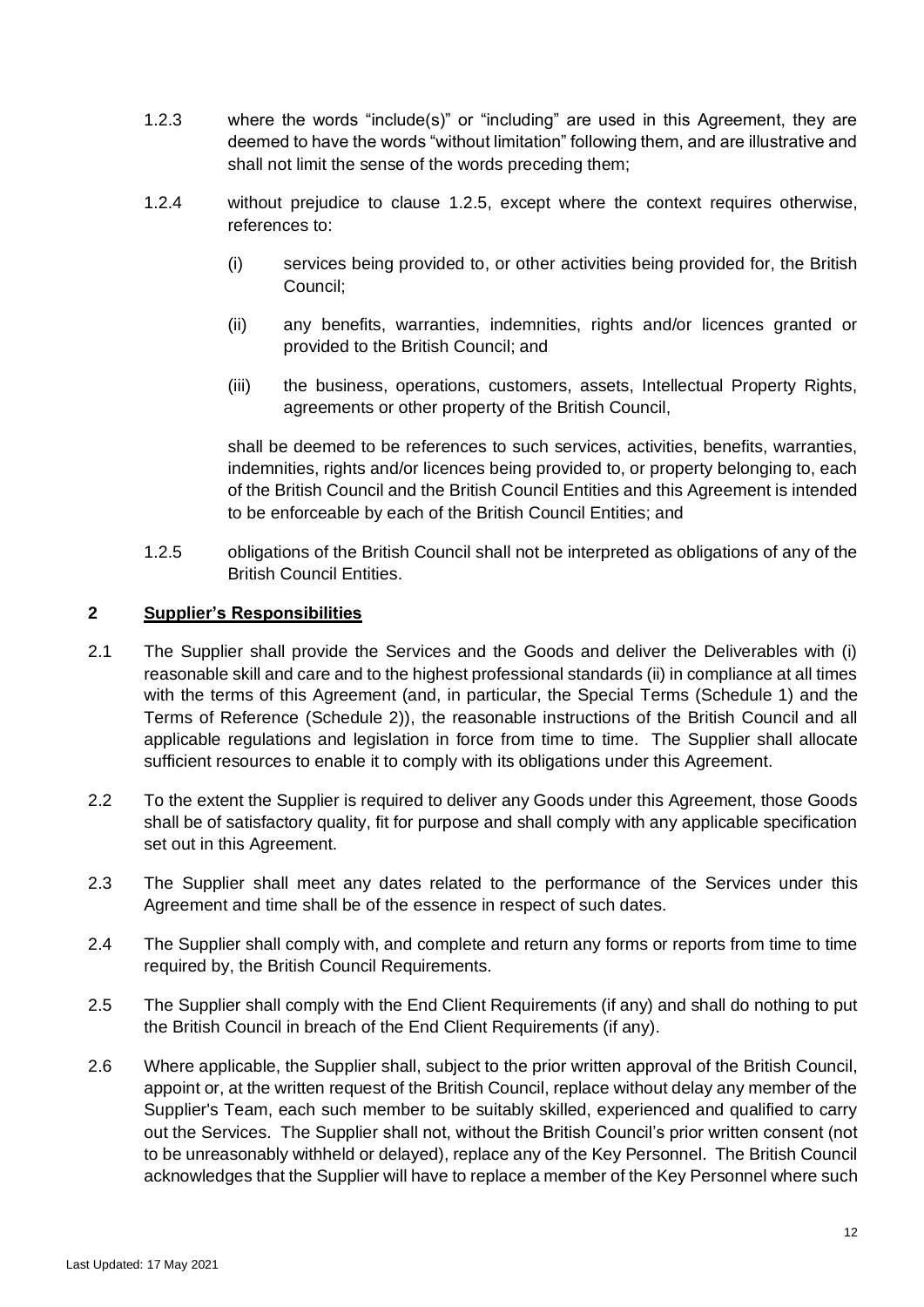person leaves the employment of the Supplier, in which case the British Council shall have a right of approval over the proposed replacement (such approval not to be unreasonably withheld or delayed).

- <span id="page-12-0"></span>2.7 The Supplier shall:
	- 2.7.1 observe, and ensure that, where applicable, the Supplier's Team observes, the British Council's Acceptable Usage Policy, Roam User Policy (where access to the relevant information technology systems has been granted), Information Security Policy and any applicable security policy or health and safety policy notified to the Supplier (including such policies as may be applicable at the Premises) and any reasonable verbal or written instructions or policies issued to the Supplier at any time and shall comply with the legal requirements of any country in which the Services are being provided and, if the Supplier fails to do so, the British Council reserves the right to refuse the Supplier's Team access to the Premises and/or to suspend the provision of the Services until such time as the Supplier (and, where applicable, the Supplier's Team) is compliant with such policies, instructions or requirements and the British Council shall not be required to pay the Charges in respect of the period of such suspension; and
	- 2.7.2 before the date on which the Services are to start, obtain and at all times maintain and comply with all licences and consents required to enable the Supplier to provide the Services (including in relation to the installation of the Supplier's Equipment) and the Goods in accordance with this Agreement.
- 2.8 The Supplier shall not at any time during the Term do or say anything which damages or which could reasonably be expected to damage the interests or reputation of the British Council or the End Client (if any) or their respective officers, employees, agents or contractors.
- 2.9 If the Supplier is unable to provide the Services due to its own illness or injury or the illness or injury of any Relevant Person, the Supplier shall advise the British Council of that fact as soon as reasonably practicable and shall provide such evidence of any Relevant Person's or its own (as the case may be) illness or injury as the British Council may reasonably require. For the avoidance of doubt, no Charges shall be payable to the Supplier in respect of any period during which the Services are not provided.
- 2.10 The Supplier shall use all reasonable endeavours to ensure that it is available at all times on reasonable notice to provide such assistance or information as the British Council may require.
- 2.11 The Supplier may use another person, firm, company or organisation to perform any administrative, clerical or secretarial functions which are reasonably incidental to the provision of the Services provided that the British Council will not be liable to bear the cost of such functions.
- 2.12 Where the Supplier is not an individual, it shall provide one or more Relevant Person(s) to provide the Services and shall procure that such Relevant Person(s) comply with the terms of this Agreement to the extent that such terms are applicable to such Relevant Person(s). Notwithstanding the deployment of any such Relevant Person(s), the Supplier shall remain wholly liable to the British Council and shall be responsible for all acts and omissions (howsoever arising) in the performance of the Services. The British Council may, in its discretion, require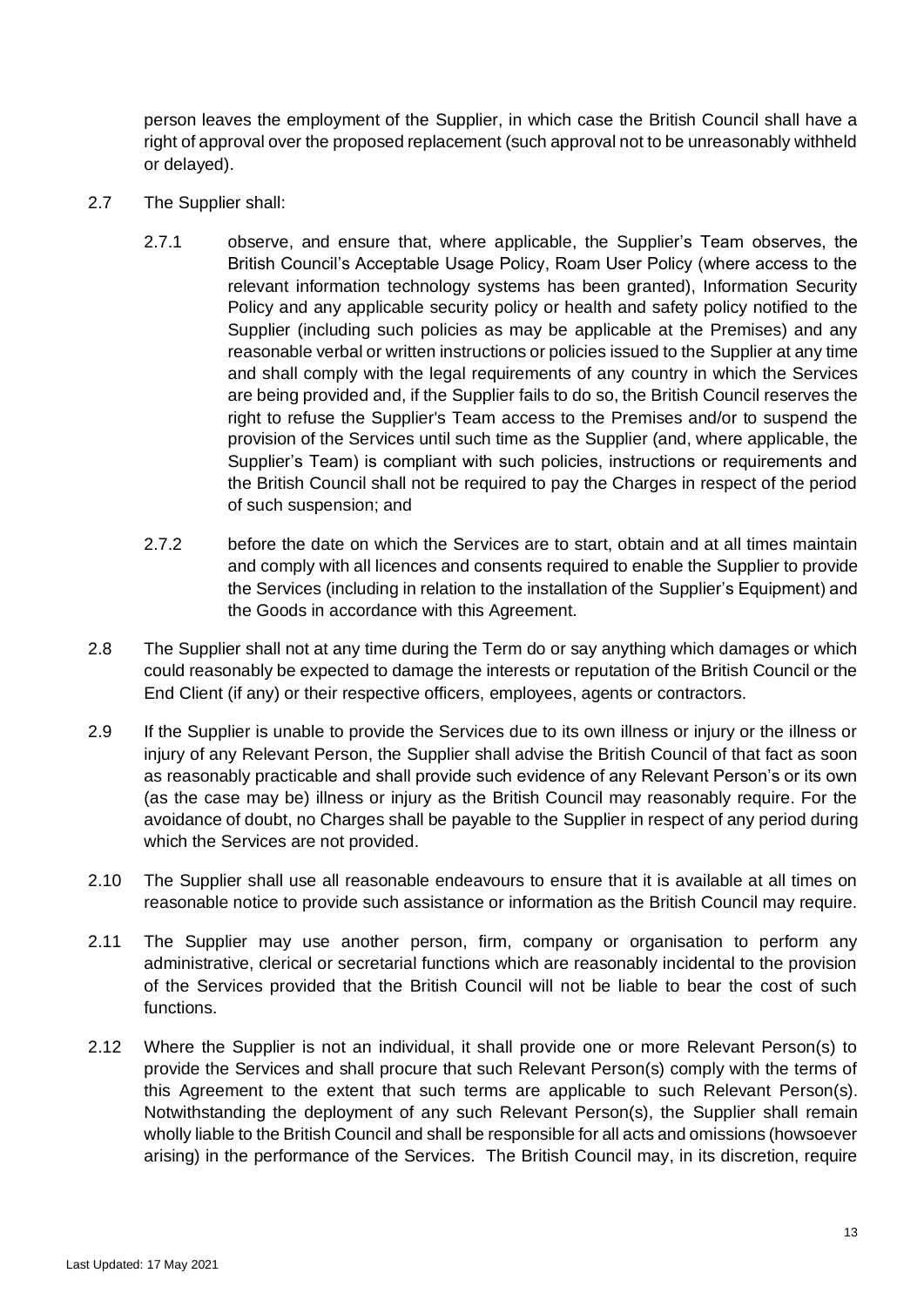the Relevant Person(s) to enter into direct undertakings with the British Council including with regard to confidentiality and intellectual property.

- 2.13 Nothing in this Agreement shall prevent the Supplier from being engaged, concerned or having any financial interest in any capacity in any other business, trade, profession or occupation during the Term provided that such activity does not cause a breach of any of the Supplier's obligations under this Agreement.
- 2.14 The Supplier shall use its reasonable endeavours to ensure that it does not become involved in any conflict of interests between the interests of the British Council and/or the End Client and the interests of the Supplier itself or any client of the Supplier. The Supplier shall notify the British Council in writing as soon as is practically possible of any potential conflict of interests and shall follow the British Council's reasonable instructions to avoid, or bring to an end, any conflict of interests. In the event that a conflict of interests does arise, the British Council shall be entitled to terminate this Agreement on immediate written notice.
- 2.15 The Supplier warrants that the Supplier's Equipment shall be of satisfactory quality and fit for the purpose of providing the Services in accordance with this Agreement.

#### **3 The British Council's Obligations**

- <span id="page-13-0"></span>3.1 The British Council shall:
	- 3.1.1 co-operate with the Supplier in all matters relating to the Services and the Goods and appoint the British Council's Manager in relation to the Services, who shall have the authority to represent the British Council on day-to-day matters relating to this Agreement; and
	- 3.1.2 inform the Supplier of all health and safety rules and regulations and any other reasonable security requirements, policies and British Council instructions that apply at the Premises and/or in the country in which the Services are being provided from time to time during the Term.
- 3.2 The Supplier acknowledges and agrees that if it considers that the British Council is not or may not be complying with any of the British Council's obligations, it shall only be entitled to rely on this as relieving the Supplier's performance under this Agreement:
	- 3.2.1 to the extent that it restricts or precludes performance of the Services or the provision of the Goods by the Supplier; and
	- 3.2.2 if the Supplier, promptly after the actual or potential non-compliance has come to its attention, has notified details to the British Council in writing.

### **4 Status**

- 4.1 The relationship of the Supplier to the British Council will be that of independent contractor and nothing in this Agreement shall render the Supplier or any Relevant Person an employee, worker, agent or partner of the British Council and the Supplier shall not hold itself out as such.
- <span id="page-13-1"></span>4.2 This Agreement constitutes a contract for the provision of services and not a contract of employment and accordingly the Supplier shall be fully responsible for and shall indemnify the British Council for and in respect of payment of the following within the prescribed time limits: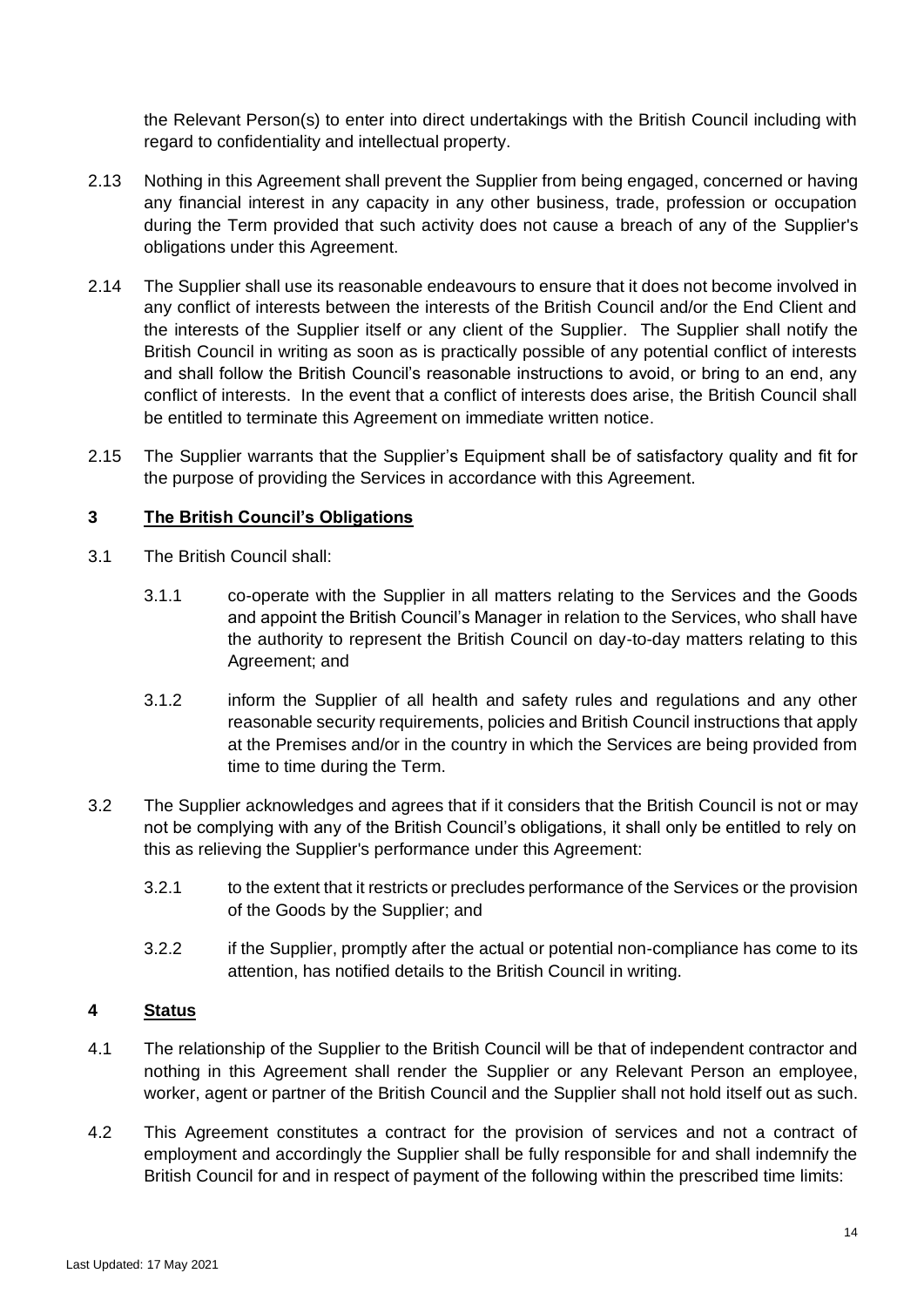- 4.2.1 any income tax, national insurance and social security contributions and any other employment related liability, deduction, contribution, assessment or claim in any applicable jurisdiction arising from or made in connection with either the performance of the Services, or any payment or benefit received by the Supplier (or, where applicable, any Relevant Person) in respect of the Services, where such recovery is not prohibited by law and the Supplier shall further indemnify the British Council against all reasonable costs, expenses and any penalty, fine or interest incurred or payable by the British Council in connection with or in consequence of any such liability, deduction, contribution, assessment or claim other than where the latter arise out of the British Council's negligence or wilful default; and
- 4.2.2 any liability for any employment-related claim or any claim based on worker status (including reasonable costs and expenses) brought by the Supplier (or, where applicable, any Relevant Person) against the British Council arising out of or in connection with the provision of the Services, except where such claim is as a result of any act or omission of the British Council.
- 4.3 The British Council may at its option satisfy the indemnities set out in clause [4.2](#page-13-1) above (in whole or in part) by way of deduction from any outstanding Charges or other payments due to the Supplier.
- 4.4 Where applicable, the Supplier:
	- 4.4.1 acknowledges and agrees that it is intended that all employees of the Supplier (if any) shall remain employees of the Supplier and that termination of this Agreement (or any part of it) shall not operate to transfer the contracts of employment of any employees to the British Council or any third party; and
	- 4.4.2 shall use all reasonable endeavours to ensure that no member of its staff is deployed in the delivery of the Services to such an extent that the Transfer of Undertakings (Protection of Employment) Regulations 2006 (or any applicable equivalent legislation in any relevant jurisdiction, including in the European Union the Acquired Rights Directive (Council Directive 77/187 as amended) and any national legislation enacting to such Directive) may operate to transfer the employment of such member of staff to the British Council or any successor service provider upon termination of this Agreement.

#### **5 Price and Payment**

- 5.1 Unless stated otherwise, the Charges are exclusive of value added tax (VAT) or any equivalent sales tax in any applicable jurisdiction, which, if properly chargeable, the British Council shall pay at the prevailing rate within 30 days following receipt from the Supplier of a valid and accurate tax invoice. In the event that the British Council is required by the laws or regulations of any applicable jurisdiction to deduct any withholding tax or similar taxes from the Charges, the British Council shall deduct and account for such taxes before paying the remainder of the Charges to the Supplier and shall notify the Supplier in writing of all such sums properly deducted.
- 5.2 Under current UK legislation it is the responsibility of a supplier to assess its VAT liability for the supply of services. Where UK VAT is applicable, the Supplier's invoice should show all the necessary entries thereon to make it a valid tax invoice for VAT purposes; and in particular it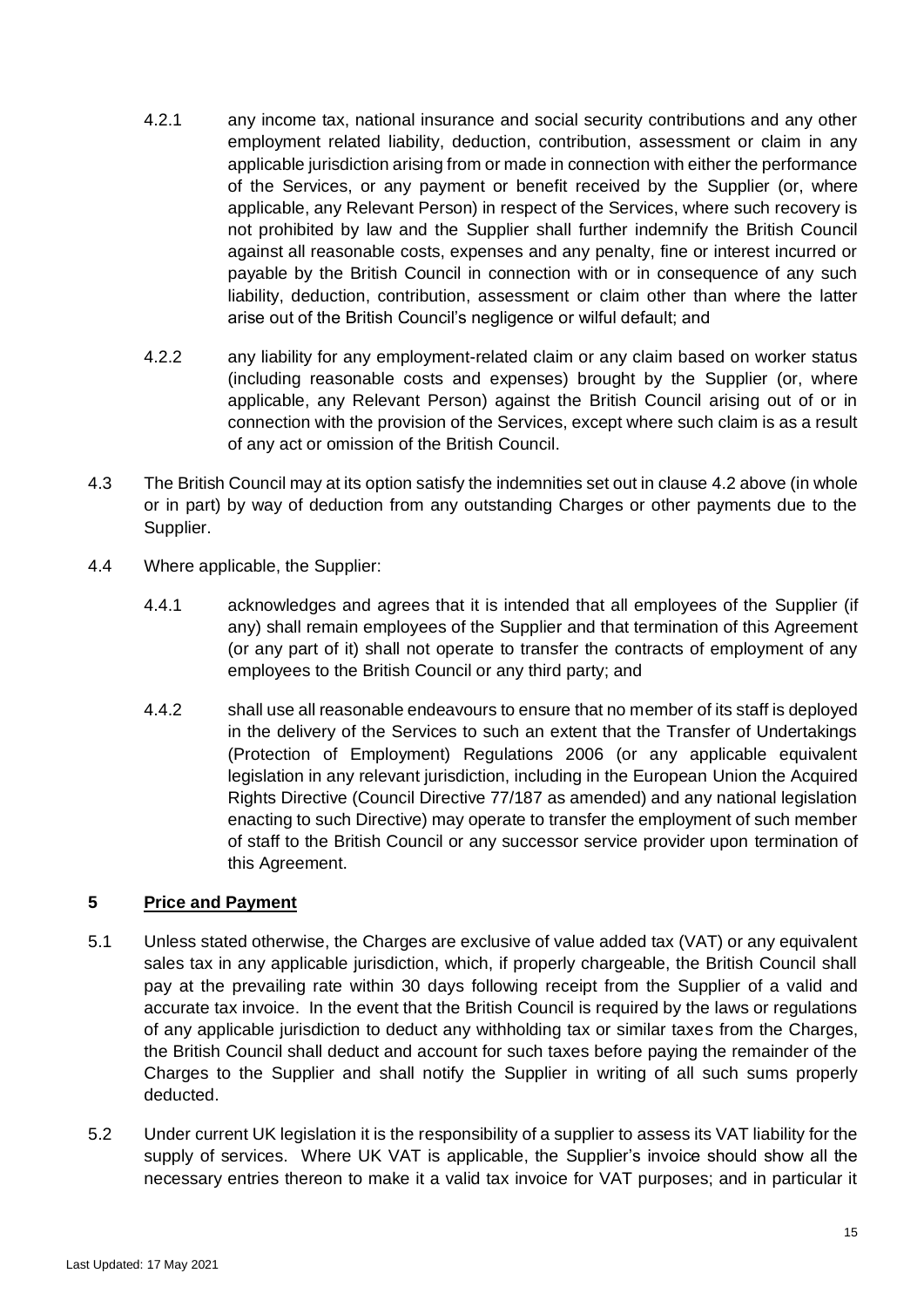must show the amount of VAT charged separately. However, the British Council may be of the opinion that the Services being supplied under this Agreement may not be subject to UK VAT, due to the place of supply not being the UK, and the charging of UK VAT would therefore be inappropriate. The British Council reserves the right to dispute payment of the UK VAT charged by the Supplier until the issue has been resolved by a ruling in writing obtained from HM Revenue & Customs by the Supplier, and that ruling shown to the British Council.

- 5.3 The Supplier shall indemnify and keep indemnified the British Council from and against any liability, including any interest, penalties or costs incurred, which is levied, demanded or assessed on the British Council at any time in respect of the Supplier's failure to account for or to pay any VAT relating to payments made to the Supplier under this Agreement. Any amounts due under this clause 5.3 shall be paid in cleared funds by the Supplier to the British Council not less than seven calendar days before the date on which the tax or other liability is payable by the British Council. The British Council may grant the Supplier further time to pay where this is deemed appropriate by the British Council taking account of the relevant circumstances.
- 5.4 Unless stated otherwise, the Supplier shall invoice for the Charges monthly in arrears and all such invoices shall be accompanied by a statement setting out the Services and/or Goods supplied in the relevant month in sufficient detail to justify the Charges charged (including any timesheets or other information required by, and to be provided in the format set out in, the British Council Requirements).
- 5.5 Subject to clauses [5.6](#page-15-0) to [5.8](#page-15-1) below, the British Council shall, unless agreed otherwise by the parties in writing, pay each of the Supplier's valid and accurate invoices by automated transfer into the Supplier's nominated bank account no later than 30 days after the invoice is received.
- <span id="page-15-0"></span>5.6 Provided that it notifies the Supplier in writing in advance, and works in good faith to resolve any issues or disputes, the British Council shall be entitled to withhold payment of any sums in respect of any Services or Deliverables which have not been provided by the Supplier to the British Council's satisfaction and in accordance with the terms of this Agreement.
- 5.7 In the event that the British Council makes any overpayment in connection with this Agreement (or any other agreement between the parties), the British Council may, upon written notice to the Supplier, deduct the amount of such overpayment from any future invoice or require repayment of such sum within 30 days after the date on which it serves written notice on the Supplier.
- <span id="page-15-1"></span>5.8 Where there is an End Client, the British Council shall not be obliged to pay any invoice to the extent that it has not received payment relating to that invoice from the End Client.
- 5.9 If the British Council fails to pay any sum properly due and payable (other than any sum disputed in good faith) by the due date for payment, the Supplier may charge interest on the amount of any such late payment at the rate of 4% per annum above the official bank rate set from time to time by the Bank of England. Such interest will accrue from the date on which payment was due to the date on which payment is actually made. The parties hereby acknowledge and agree that this rate of interest is a substantial remedy for any late payment of any sum properly due and payable.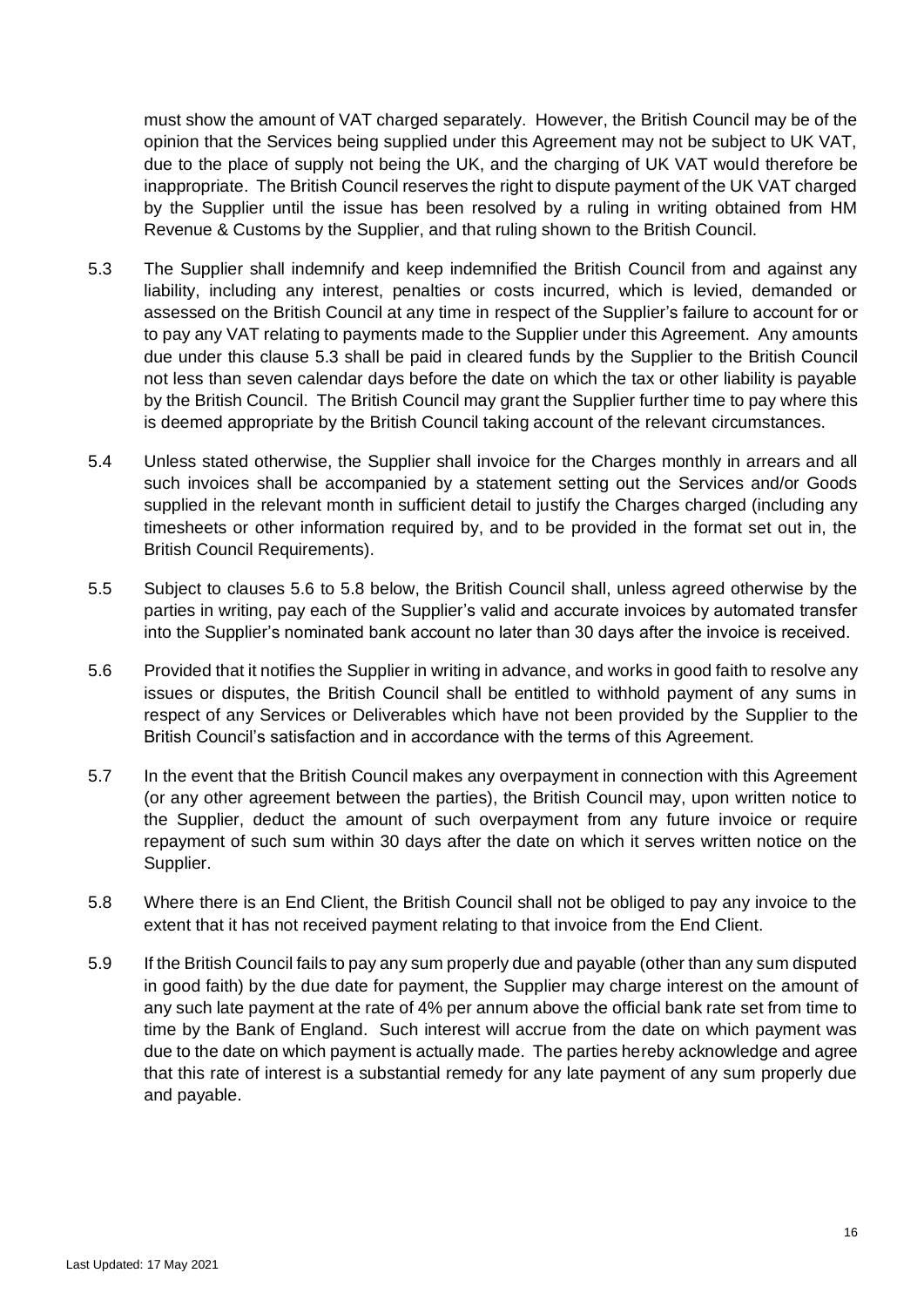### **6 Quality and Performance**

- 6.1 Any person authorised by the British Council and/or the End Client shall be entitled, subject to reasonable notice, to inspect work being undertaken in relation to the Services and the Goods at all reasonable times at the Supplier's premises or at the premises of any sub-contractor or agent of the Supplier.
- 6.2 The British Council reserves the right to reject any Goods and/or reject or require reperformance (at no additional cost to the British Council) of any Services which are defective or which are otherwise not in accordance with the requirements of this Agreement. Rejected Goods may be returned at the Supplier's risk and expense and the Supplier will refund any monies paid by the British Council in relation to such rejected Goods (or the British Council shall be entitled to deduct the amount of such monies from any future invoice payable by the British Council).
- 6.3 If at any time within 12 months following the date of provision of any Services or delivery of any Goods, any such Services or Goods (or any part thereof) are found to be defective or otherwise not in accordance with the requirements of this Agreement, the Supplier shall promptly on request and without charge, remedy the deficiency by re-performing the Services, or repairing, or supplying replacements for, the Goods.
- 6.4 Risk in Goods shall pass when the Goods are delivered as specified in this Agreement. Unless otherwise specified, the Supplier shall be responsible for all carriage, insurance and other costs incurred in delivering the Goods to the delivery location and, where requested, unloading Goods at that location.
- 6.5 Ownership of Goods shall pass to the British Council on delivery, payment or part payment, whichever is the first to occur.

# **7 Change Control**

- 7.1 If either party wishes to change the scope or provision of the Services, it shall submit details of the requested change to the other in writing and such change shall only be implemented if agreed in accordance with the remainder of this clause.
- <span id="page-16-0"></span>7.2 If the British Council requests a change to the scope or provision of the Services:
	- 7.2.1 the Supplier shall, within a reasonable time (and in any event not more than fourteen (14) calendar days after receipt of the British Council's request), provide a written estimate to the British Council of:
		- (i) the likely time required to implement the change;
		- (ii) any reasonable variations to the Charges arising directly as a result of the proposed change; and
		- (iii) any other impact of the change on the terms of this Agreement.
	- 7.2.2 if, following receipt of the Supplier's written estimate submitted in accordance with clause [7.2.1,](#page-16-0) the British Council does not wish to proceed, there shall be no change to this Agreement; and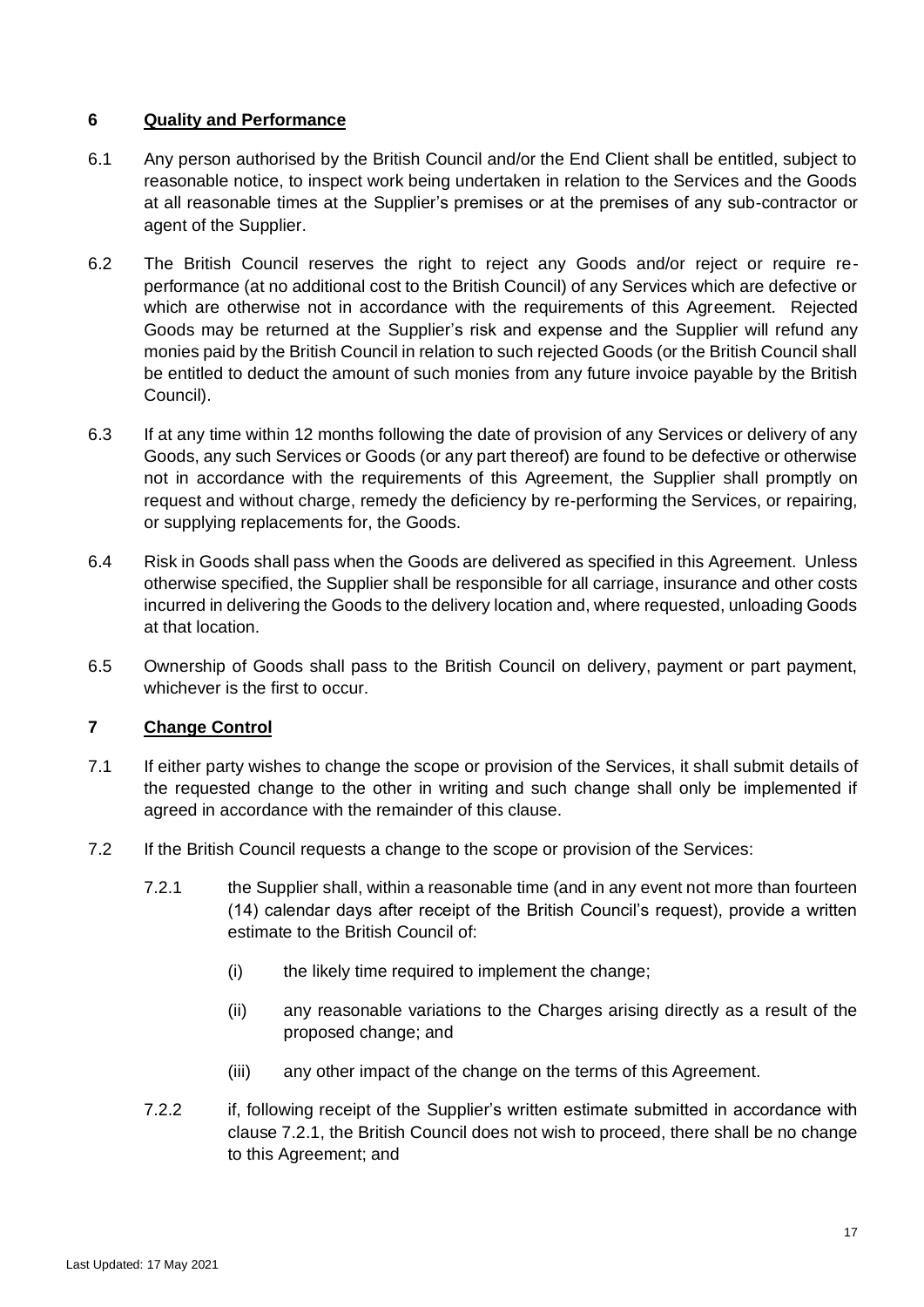- 7.2.3 if the British Council wishes the Supplier to proceed with the change, the Supplier shall do so after agreement on the necessary variations to the Charges, the Services and any other relevant terms of this Agreement to take account of the change following which this Agreement shall be varied by the parties setting out in writing, and signing, the agreed changes in accordance with clause [27.](#page-33-0)
- 7.3 If the Supplier requests a change to the scope or provision of the Services, it shall send such request to the British Council in writing, accompanied by a written statement of the matters referred to in clause [7.2.1,](#page-16-0) and the British Council shall withhold or give its consent to such change in its sole discretion. If the British Council wishes the Supplier to proceed with the change, the Supplier shall do so, following a variation of this Agreement in writing in accordance with clause [27.](#page-33-0)

# **8 Premises**

- 8.1 Subject to clause [2.7.1,](#page-12-0) the Supplier shall be entitled to use such parts of the Premises as the British Council may from time to time designate as are necessary for the performance of the Services provided that use of the Premises is to be solely for the purposes of providing the Services and the Supplier shall neither have nor acquire any right to exclusive possession of part or all of the Premises nor any separate right to occupy or possess part or all of the Premises and nothing in this Agreement shall create a lease or other greater interest in any premises.
- 8.2 The British Council may refuse to admit to, or order the removal from, the Premises any member of the Supplier's Team or person otherwise acting on behalf of the Supplier who, in the opinion of the British Council, is not behaving in accordance with the requirements of this Agreement or whose behaviour, conduct or dress, whether at the time the person is seeking admittance to, or at any time the person is present on, the Premises or otherwise, renders that person unfit to be on the Premises or is inappropriate in the context of the country in which the Premises are located. Costs associated with any such refusal of admittance or removal and with the provision of a suitable replacement shall be met by the Supplier and the British Council shall not be required to pay the Charges in respect of any period during which the Supplier is refused admittance to, or removed from, the Premises as a result of this clause.

#### **9 The Equipment**

- 9.1 The British Council Equipment shall remain the property of the British Council and shall be used by the Supplier in the performance of the Services and for no other purposes.
- 9.2 The British Council shall be responsible for the repair or replacement of the British Council Equipment unless the need for repair or replacement is caused by the Supplier's failure to comply with clause [9.3](#page-17-0) or by the negligence or default of the Supplier.
- <span id="page-17-0"></span>9.3 The Supplier shall maintain all of the British Council Equipment in good and serviceable condition (fair wear and tear excepted) and shall only use the British Council Equipment in accordance with the British Council Equipment manufacturers' recommendations.
- 9.4 The Supplier shall be liable for any loss of or damage to any of the British Council Equipment caused by the negligence or default of the Supplier.
- 9.5 The Supplier shall not in any circumstances have any right to refuse to return to the British Council any of the British Council Equipment and shall take steps necessary to ensure that the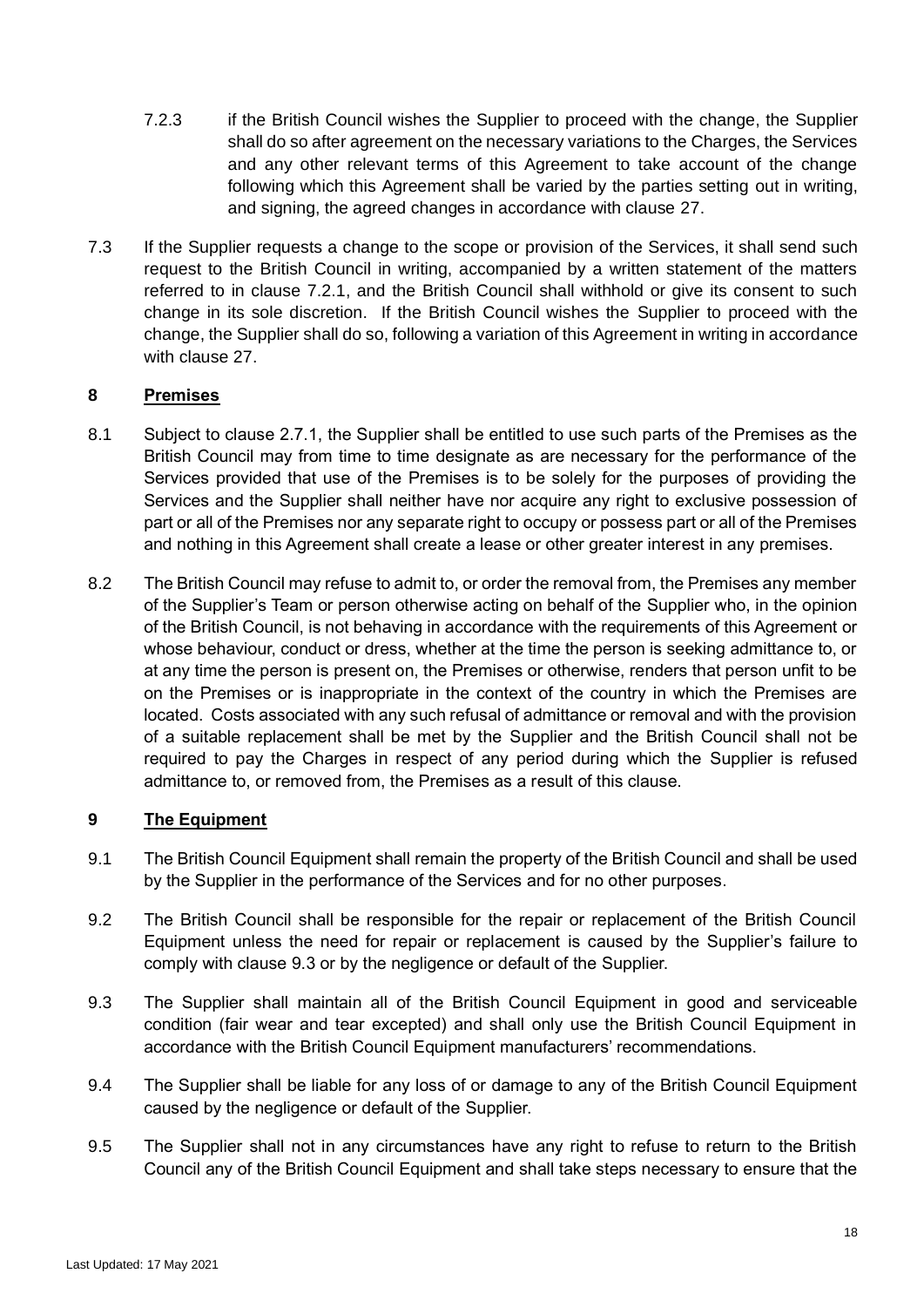title of the British Council and the British Council's right to repossess the British Council Equipment are effectively brought to the attention of any third party dealing with any of the British Council Equipment.

### <span id="page-18-0"></span>**10 Intellectual Property Rights**

- 10.1 Subject to clause [12,](#page-19-0) each party shall give full disclosure to the other of all Background IPR owned by it which is relevant to the Project (and the Supplier shall give the British Council full disclosure of any Third Party IPR it intends to use).
- 10.2 All Background IPR and Third Party IPR is and shall remain the exclusive property of the party owning it.
- 10.3 Each party warrants to the other party that its Background IPR does not, so far as it is aware, infringe the rights of any third party and none of its Background IPR is the subject of any actual or, so far as it is aware, threatened challenge, opposition or revocation proceedings.
- <span id="page-18-1"></span>10.4 The Supplier hereby assigns to the British Council with full title guarantee by way of present and future assignment all its right, title and interest in and to the Project IPR.
- 10.5 The Supplier shall procure the waiver in favour of the British Council of all moral rights arising under the Copyright, Designs and Patents Act 1988, as amended or revised, or any similar provisions of law in any jurisdiction, relating to the Deliverables.
- 10.6 The British Council hereby grants to the Supplier an irrevocable, royalty-free, non-exclusive, worldwide right and licence to use the Project IPR and the British Council's Background IPR in, and to the extent necessary for, the performance of the Services.
- 10.7 The Supplier hereby grants to the British Council an irrevocable, royalty-free, non-exclusive, worldwide right and licence to use the Supplier's Background IPR included in the Deliverables.
- 10.8 The Supplier is responsible for obtaining any licences, permissions or consents in connection with any Third Party IPR required by the Supplier and the British Council for use of the Deliverables (such licences, permissions or consents to be in writing, copies of which the Supplier shall provide to the British Council on request). In addition, the Supplier warrants that the provision of the Services, the Deliverables and/or the Goods does not and will not infringe any third party's Intellectual Property Rights.
- 10.9 The Supplier warrants that it has in place contractual arrangements with all members of the Supplier's Team assigning to the Supplier their Intellectual Property Rights and waiving their moral rights (if any) in the Deliverables such that the Supplier can enter into the assignments, licences and waivers set out in this clause [10.](#page-18-0)
- 10.10 The Supplier undertakes at the British Council's request and expense to execute all deeds and documents which may reasonably be required to give effect to this clause [10.](#page-18-0)
- 10.11 Nothing in this Agreement shall prevent the Supplier from using any techniques, ideas or knowhow gained during the performance of this Agreement in the course of its normal business, to the extent that it does not result in a disclosure of the British Council's Confidential Information or an infringement of Intellectual Property Rights.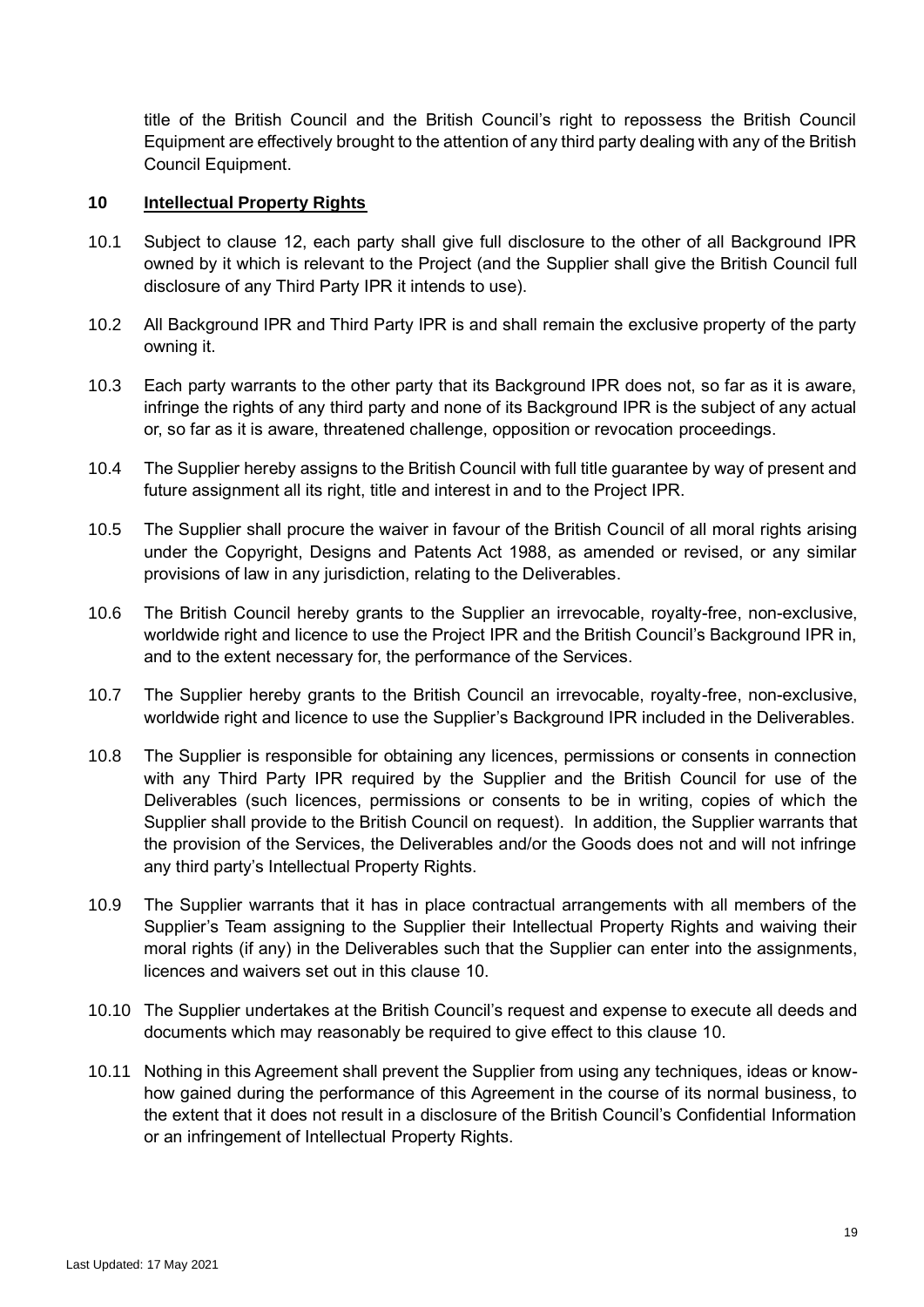10.12 Each party shall promptly give written notice to the other party of any actual, threatened or suspected infringement of the Project IPR or the other party's Background IPR of which it becomes aware.

### <span id="page-19-5"></span>**11 Limitation of Liability**

- <span id="page-19-1"></span>11.1 Nothing in this Agreement shall exclude or restrict the liability of either party to the other for death or personal injury resulting from negligence or for fraudulent misrepresentation or in any other circumstances where liability may not be limited under any applicable law.
- <span id="page-19-4"></span>11.2 Subject to clauses [11.1](#page-19-1) and [11.3,](#page-19-2) neither party shall be liable to the other whether in contract, tort, negligence, breach of statutory duty or otherwise for any indirect loss or damage, multiplication of compensatory damages, punitive or exemplary damages, fines, penalties, fees costs or expenses whatsoever or howsoever arising out of or in connection with this Agreement.
- <span id="page-19-2"></span>11.3 Nothing in this Agreement shall exclude or restrict the liability of the Supplier to the British Council for any breach by the Supplier of clause [12](#page-19-0) (Confidentiality) or clause [16](#page-26-0) (Data Processing).
- <span id="page-19-3"></span>11.4 The Supplier shall take out and maintain adequate insurance cover at least to the level described in the Special Terms (Schedule 1). The Supplier shall provide to the British Council forthwith upon request copies of the relevant certificates and details of any of the insurance cover that it is obliged to have under this clause [11.4.](#page-19-3)
- 11.5 Subject to clauses [11.1](#page-19-1) and [11.2,](#page-19-4) the British Council's liability to the Supplier in respect of any one claim or series of linked claims under this Agreement (whether in contract, tort, negligence, breach of statutory duty or otherwise) shall not exceed an amount equal to the sum of the Charges paid or properly invoiced and due to be paid under this Agreement, plus any late payment interest properly chargeable under the terms of this Agreement, in the twelve (12) month period immediately preceding the event which gives rise to the relevant claim or series of linked claims.
- 11.6 The Supplier shall indemnify the British Council from and against all loss or liability in connection with physical damage to property, death or personal injury caused by or arising out of the negligence of, or breach of this Agreement by, the Supplier or any member of the Supplier's Team.
- 11.7 The provisions of this claus[e 11](#page-19-5) shall survive the termination of this Agreement, however arising.

#### <span id="page-19-0"></span>**12 Confidentiality**

- 12.1 For the purposes of this clause [12:](#page-19-0)
	- 12.1.1 the "**Disclosing Party**" is the party which discloses Confidential Information to, or in respect of which Confidential Information comes to the knowledge of, the other party; and
	- 12.1.2 the "**Receiving Party**" is the party which receives Confidential Information relating to the other party.
- <span id="page-19-6"></span>12.2 The Receiving Party shall take all necessary precautions to ensure that all Confidential Information it receives under or in connection with this Agreement: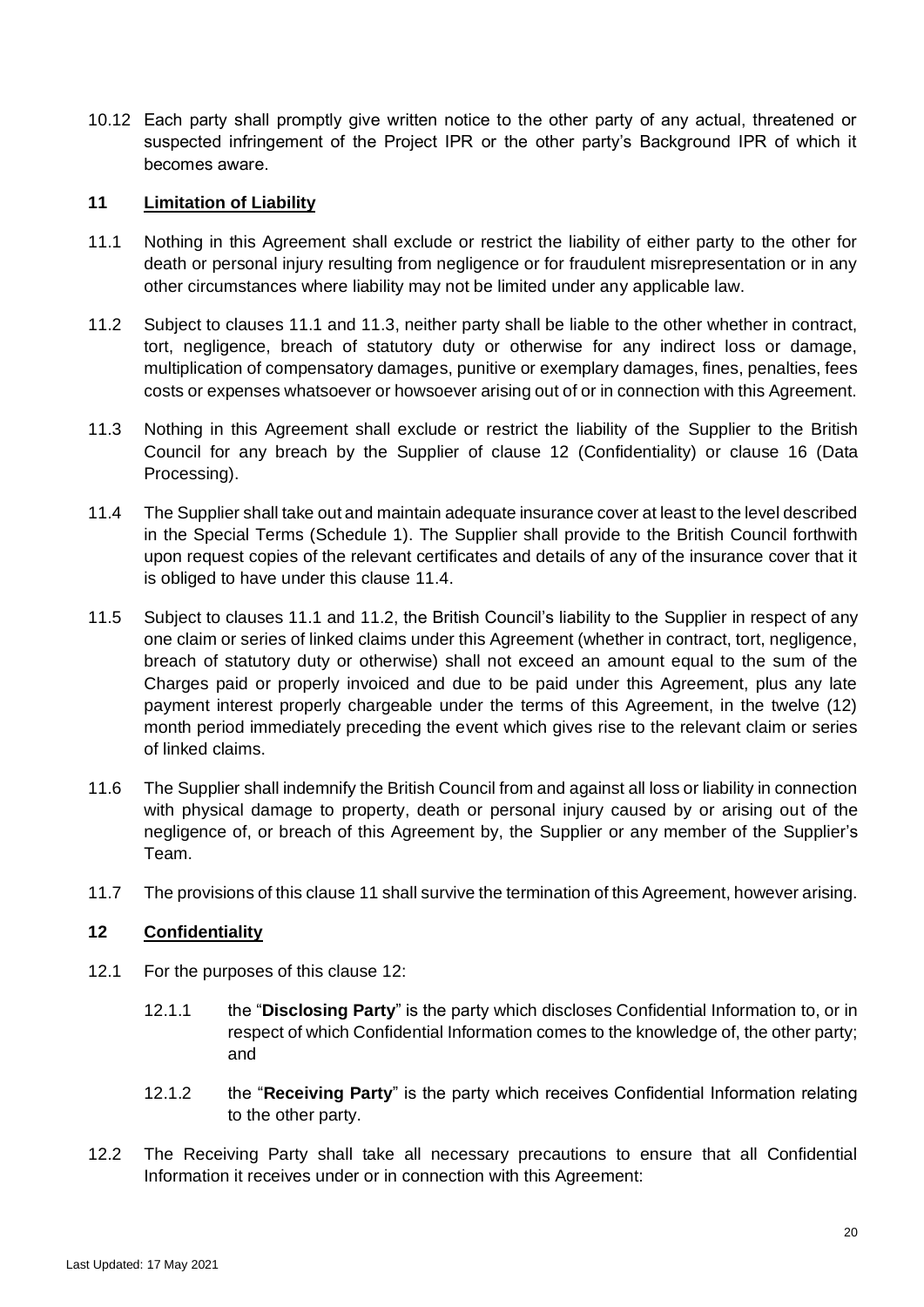- 12.2.1 is given only to such of its staff (or, in the case of the Supplier, the Supplier's Team) and professional advisors or consultants engaged to advise it in connection with this Agreement as is strictly necessary for the performance of this Agreement and only to the extent necessary for the performance of this Agreement; and
- 12.2.2 is treated as confidential and not disclosed (without the prior written consent of the Disclosing Party) or used by the Receiving Party or any member of its staff (or, in the case of the Supplier, the Supplier's Team) or its professional advisors or consultants otherwise than for the purposes of this Agreement.
- <span id="page-20-0"></span>12.3 The Supplier shall ensure that all members of the Supplier's Team or professional advisors or consultants are aware of the Supplier's confidentiality obligations under this Agreement.
- 12.4 The provisions of clauses [12.2](#page-19-6) and [12.3](#page-20-0) shall not apply to any Confidential Information which:
	- 12.4.1 is or becomes public knowledge (otherwise than by breach of this clause [12\)](#page-19-0);
	- 12.4.2 was in the possession of the Receiving Party, without restriction as to its disclosure, before receiving it from the Disclosing Party;
	- 12.4.3 is received from a third party who lawfully acquired it and who is under no obligation restricting its disclosure;
	- 12.4.4 is independently developed without access to the Confidential Information; or
	- 12.4.5 must be disclosed pursuant to a statutory, legal or parliamentary obligation placed upon the Receiving Party.
- 12.5 In the event that the Supplier fails to comply with this clause [12,](#page-19-0) the British Council reserves the right to terminate this Agreement by notice in writing with immediate effect.
- 12.6 The provisions under this claus[e 12](#page-19-0) are without prejudice to the application of the Official Secrets Act 1911 to 1989 to any Confidential Information.
- 12.7 The Supplier acknowledges that the British Council is subject to the Information Disclosure Requirements and shall assist and co-operate with the British Council to enable the British Council to comply with those requirements.
- 12.8 Where the British Council receives a Request for Information in relation to information that the Supplier or any of its sub-contractors is holding on behalf of the British Council and which the British Council does not hold itself, the British Council shall as soon as reasonably practicable after receipt and in any event within five calendar days of receipt, forward the Request for Information to the Supplier and the Supplier shall:
	- 12.8.1 provide the British Council with a copy of all such information in the form that the British Council requires as soon as practicable and in any event within 10 calendar days (or such other period as the British Council acting reasonably may specify) of the British Council's request; and
	- 12.8.2 provide all necessary assistance as reasonably requested by the British Council to enable the British Council to respond to the Request for Information within the time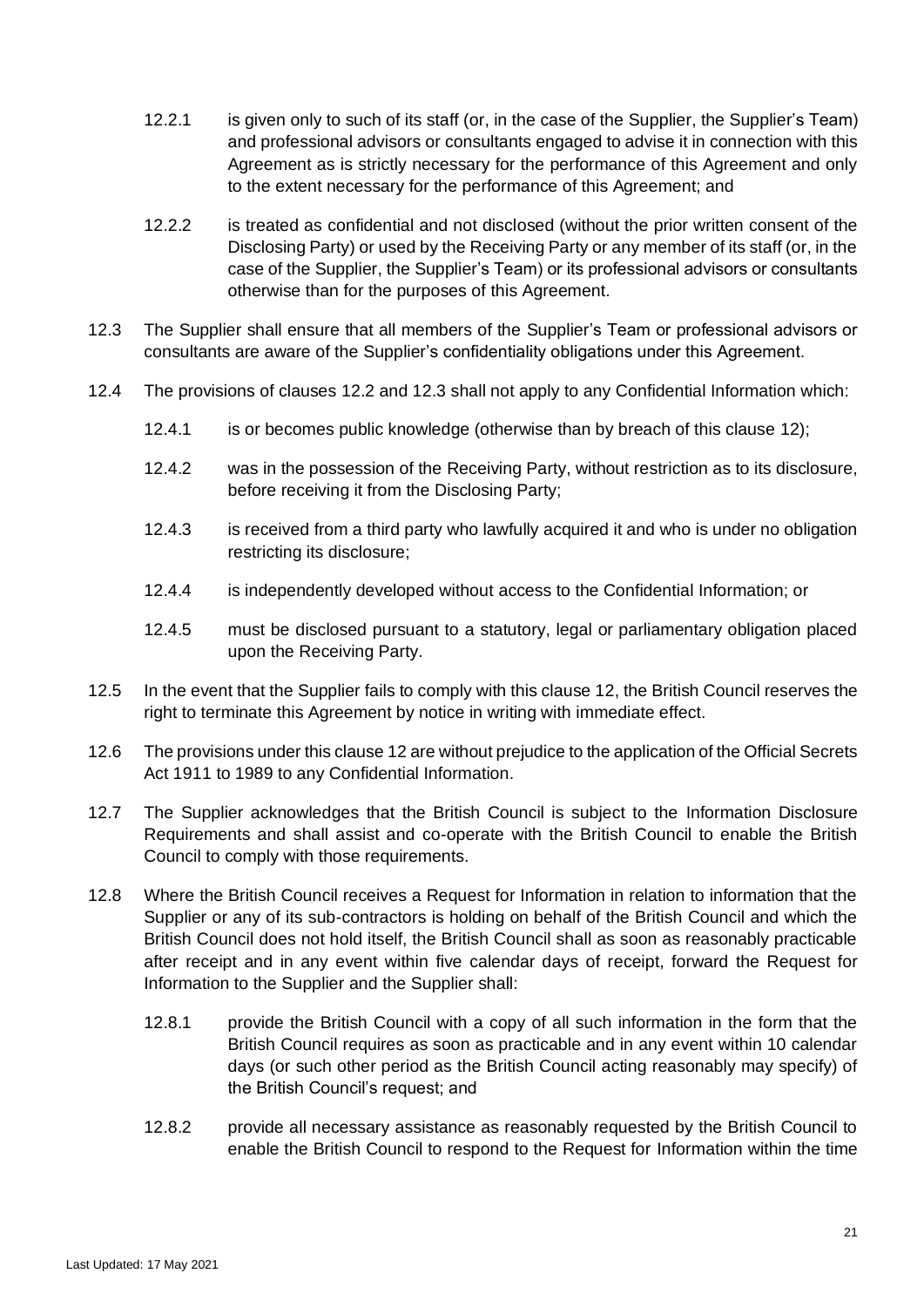for compliance set out in section 10 of the FOIA or regulation 5 of the Environmental Information Regulations, as applicable.

- <span id="page-21-0"></span>12.9 The Supplier acknowledges that any lists or schedules provided by it outlining Confidential Information are of indicative value only and that the British Council may nevertheless be obliged to disclose the Supplier's Confidential Information in accordance with the Information Disclosure Requirements:
	- 12.9.1 in certain circumstances without consulting the Supplier; or
	- 12.9.2 following consultation with the Supplier and having taken its views into account,

provided always that where clause [12.9.1](#page-21-0) above applies, the British Council shall, in accordance with the recommendations of the Code, take reasonable steps to draw this to the attention of the Supplier after any such disclosure.

12.10 The provisions of this claus[e 12](#page-19-0) shall survive the termination of this Agreement, however arising.

#### **13 Termination**

- 13.1 Without prejudice to any other rights or remedies which the British Council may have, the British Council may terminate this Agreement without liability to the Supplier immediately on giving notice to the Supplier if:
	- 13.1.1 the performance of the Services is delayed, hindered or prevented by a Force Majeure Event for a period in excess of 28 days;
	- 13.1.2 where the Supplier is a company, there is a change of Control of the Supplier; or
	- 13.1.3 the Supplier or any Relevant Person:
		- (i) is incapacitated (including by reason of illness or accident) from providing the Services for an aggregate period of five (5) Working Days in any two (2) week consecutive period;
		- (ii) is convicted of any criminal offence (other than an offence under any road traffic legislation in the United Kingdom or elsewhere for which a fine or noncustodial penalty is imposed); or
		- (iii) is in the reasonable opinion of the British Council or the End Client (if any) negligent and incompetent in the performance of the Services.
- <span id="page-21-1"></span>13.2 Either party may give notice in writing to the other terminating this Agreement with immediate effect if:
	- 13.2.1 the other party commits any material breach of any of the terms of this Agreement and that breach (if capable of remedy) is not remedied within 30 days of notice being given requiring it to be remedied (and where such breach is not capable of remedy, the terminating party shall be entitled to terminate the Agreement with immediate effect);
	- 13.2.2 an order is made or a resolution is passed for the winding-up of the other party or an administrator is appointed by order of the court or by other means to manage the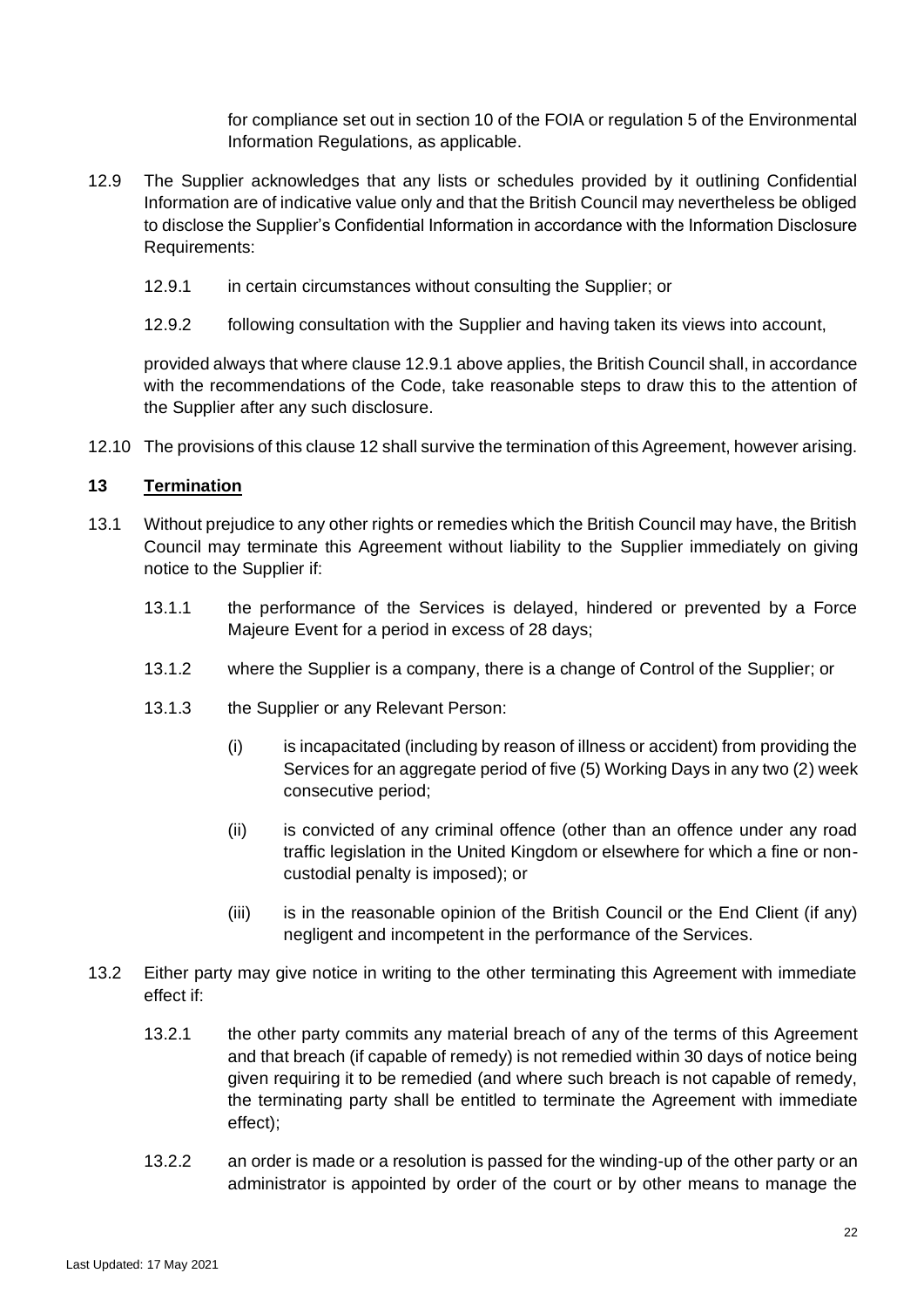affairs, business and property of the other party or a receiver and/or manager or administrative receiver is validly appointed in respect of all or any of the other party's assets or undertaking or circumstances arise which entitle the Court or a creditor to appoint a receiver and/or administrative receiver or which entitle the Court to make a winding-up or bankruptcy order or the other party takes or suffers any similar or analogous action (in any jurisdiction) in consequence of debt; or

- 13.2.3 the other party ceases, or threatens to cease, to carry on business.
- 13.3 The British Council shall be entitled to terminate this Agreement at any time with immediate effect (or with effect from such time as the British Council specifies in its notice of termination) by serving written notice on the Supplier if:
	- 13.3.1 the End Client Agreement terminates;
	- 13.3.2 the End Client instructs the British Council in writing to terminate this Agreement;
	- 13.3.3 a provider of funding to the British Council for the Services instructs the British Council in writing to terminate this Agreement; or
	- 13.3.4 the funding for the Project is otherwise withdrawn or ceases.
- <span id="page-22-0"></span>13.4 The British Council may at any time by notice in writing terminate this Agreement with immediate effect if the Supplier is in persistent breach of any of its obligations under this Agreement, whether or not such breach is capable of remedy. For the purposes of this clause [13.4,](#page-22-0) three or more non-material breaches of the terms of this Agreement may together constitute a persistent breach.
- 13.5 In any circumstances where the British Council has the right to terminate this Agreement it may instead, by serving written notice on the Supplier, opt to suspend the provision of the Services for a reasonable period and the British Council shall not be required to pay any Charges in respect of such period of suspension.
- <span id="page-22-1"></span>13.6 On termination of this Agreement for any reason the Supplier shall immediately deliver to the British Council:
	- 13.6.1 all copies of information and data provided by the British Council to the Supplier for the purposes of this Agreement and the Supplier shall certify to the British Council that it has not retained any copies of such information or data, except for one copy which the Supplier may use for audit purposes only and subject to the confidentiality obligations in clause [12;](#page-19-0) and
	- 13.6.2 all specifications, programs (including source codes) and other documentation comprised in the Deliverables and existing at the date of such termination, whether or not then complete and all Intellectual Property Rights in such materials shall automatically pass to the British Council (to the extent that they have not already done so by virtue of clause [10.4\)](#page-18-1).
- 13.7 If the Supplier fails to fulfil its obligations under clause [13.6,](#page-22-1) the British Council may enter the Supplier's premises and take possession of any items which should have been returned under it. Until they have been returned or repossessed, the Supplier shall be solely responsible for their safe keeping.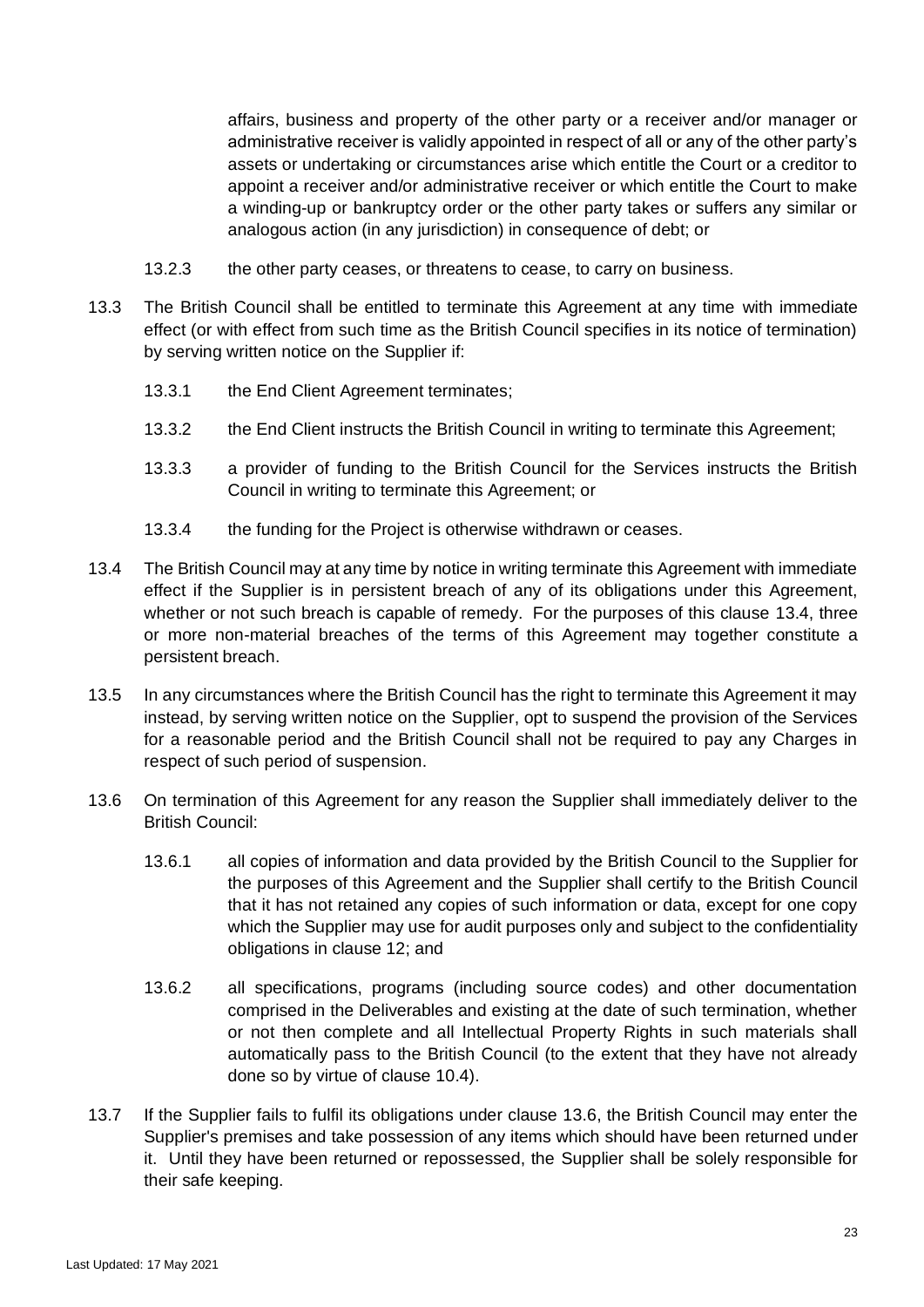- 13.8 During the period between service of a notice of termination and the effective date of termination, the Supplier shall provide the British Council with all reasonable assistance and information to enable an efficient handover to a new service provider (or to the British Council).
- 13.9 Termination of this Agreement, however it arises, shall not affect or prejudice the accrued rights of the parties as at termination or the continuation of any provision expressly stated to survive, or implicitly surviving, termination.
- 13.10 The British Council shall pay the Charges up to the effective date of termination. In addition, if the Agreement is terminated by the British Council pursuant to paragraph 1.2 of the Special Terms (Schedule 1) or by the Supplier pursuant to clause [13.2](#page-21-1) above, the British Council shall reimburse the Supplier for the reasonable costs or expenses that the Supplier can demonstrate that it has properly incurred specifically for the purposes of the Project and which it cannot recover or which it cannot utilise in connection with another British Council project provided that the Supplier shall use its reasonable endeavours to mitigate the level of such costs and expenses.

#### **14 Sub-Contracting**

- <span id="page-23-0"></span>14.1 The Supplier may not sub-contract the provision of any material part of the Services without the prior written consent of the British Council, such consent not to be unreasonably withheld or delayed.
- 14.2 Notwithstanding any sub-contracting permitted under clause [14.1,](#page-23-0) the Supplier shall remain wholly liable and responsible for all acts and omissions (howsoever arising) of its subcontractors in the performance of the Services and the supply of the Goods.
- <span id="page-23-2"></span><span id="page-23-1"></span>14.3 Where the Supplier enters into a Sub-Contract, the Supplier shall:
	- 14.3.1 pay any valid invoice received from its subcontractor within 30 days following receipt of the relevant invoice payable under the Sub-Contract; and
	- 14.3.2 include in that Sub-Contract a provision requiring the counterparty to that Sub-Contract to include in any Sub-Contract which it awards provisions having the same effect as clause [14.3.1](#page-23-1) of this Agreement.
- 14.4 In clause [14.3,](#page-23-2) "**Sub-Contract**" means a contract between two or more suppliers, at any stage of remoteness from the British Council in a subcontracting chain, made wholly or substantially for the purpose of performing (or contributing to the performance of) the whole or any part of this Agreement.
- 14.5 The British Council reserves the right to request the replacement of any approved sub-contractor on reasonable grounds.

#### <span id="page-23-4"></span>**15 Anti-Corruption, Anti-Collusion and Tax Evasion**

<span id="page-23-3"></span>15.1 The Supplier undertakes and warrants that it has not offered, given or agreed to give (and that it will not offer, give or agree to give) to any person any gift or consideration of any kind as an inducement or reward for doing or forbearing to do anything in relation to the obtaining of this Agreement or the performance by the Supplier of its obligations under this Agreement.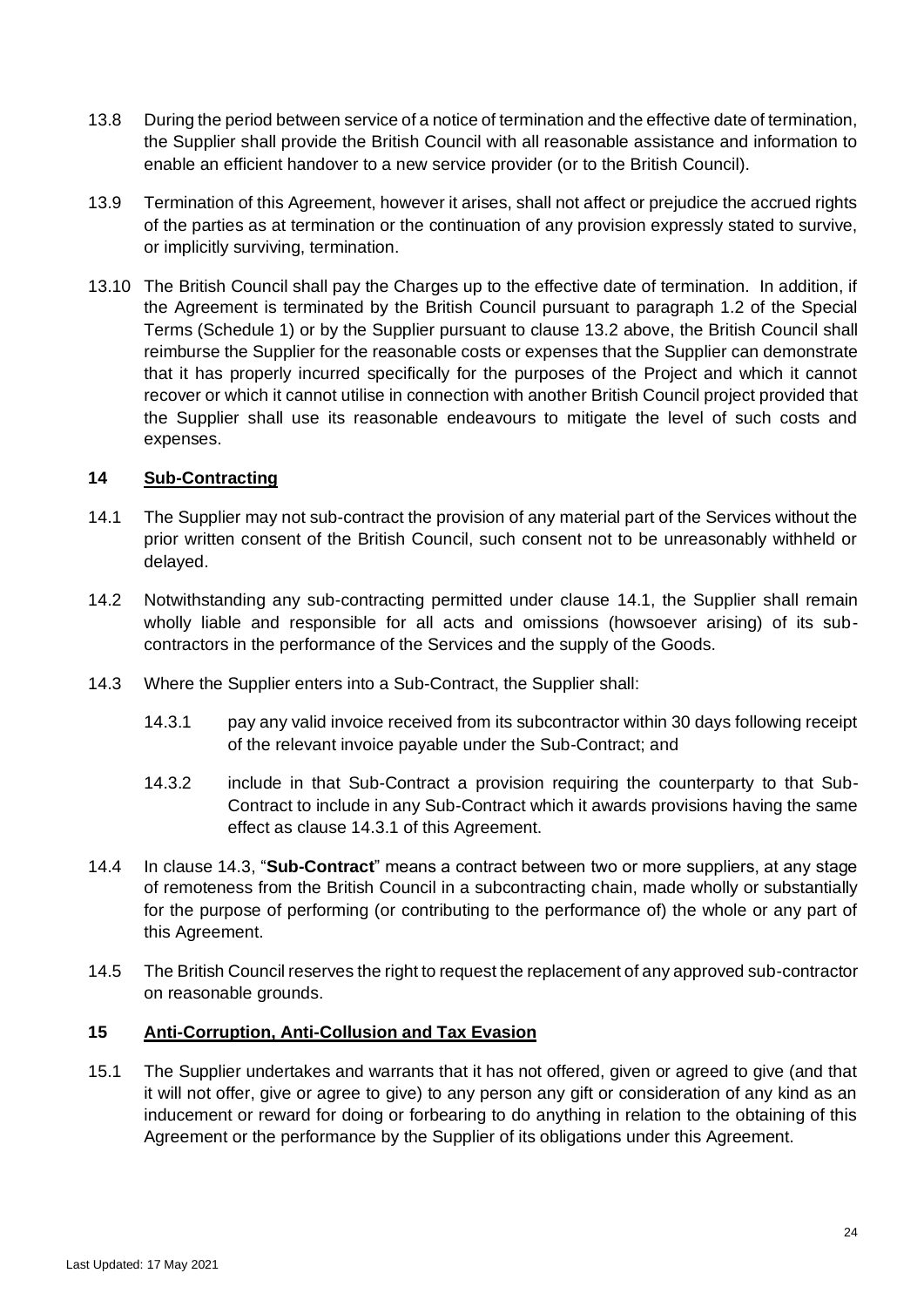- <span id="page-24-2"></span>15.2 The Supplier warrants that it, and any Relevant Person, has and will retain in place, and undertakes that it, and any Relevant Person, will at all times comply with, policies and procedures to avoid the risk of bribery (as set out in the Bribery Act 2010), tax evasion (as set out in the Criminal Finances Act 2017) and fraud within its organisation and in connection with its dealings with other parties, whether in the UK or overseas.
- <span id="page-24-0"></span>15.3 The Supplier warrants that:
	- 15.3.1 it, and any Relevant Person, has not colluded, and undertakes that it will not at any time collude, with any third party in any way in connection with this Agreement (including in respect of pricing under this Agreement); and
	- 15.3.2 it, and any Relevant Person, has not engaged, and will not at any time engage, in any activity, practice or conduct which would constitute either:
		- (i) a UK tax evasion facilitation offence under section 45 of the Criminal Finances Act 2017; or
		- (ii) a foreign tax evasion facilitation offence under section 46 of the Criminal Finances Act 2017.

Nothing under this clause [15.3](#page-24-0) is intended to prevent the Supplier from discussing the terms of this Agreement and the Supplier's pricing with the Supplier's professional advisors.

- <span id="page-24-1"></span>15.4 The Supplier acknowledges and agrees that British Council may, at any point during the Term and on any number of occasions, carry out searches of relevant third party screening databases (each a "Screening Database") to ensure that neither the Supplier, the Supplier's Team nor any of the Supplier's Team's directors or shareholders (where applicable), is or have been listed:
	- 15.4.1 as an individual or entity with whom national or supranational bodies have decreed organisations should not have financial dealings;
	- 15.4.2 as being wanted by Interpol or any national law enforcement body in connection with crime;
	- 15.4.3 as being subject to regulatory action by a national or international enforcement body;
	- 15.4.4 as being subject to export, trade or procurement controls or (in the case of an individual) as being disqualified from being a company director; and/or
	- 15.4.5 as being a heightened risk individual or organisation, or (in the case of an individual) a politically exposed person,

#### (together the "**Prohibited Entities**").

- <span id="page-24-3"></span>15.5 The Supplier warrants that it will not make payment to, transfer property to, or otherwise have dealings with, any Prohibited Entity.
- <span id="page-24-5"></span><span id="page-24-4"></span>15.6 If any of the Supplier, the Supplier's Team or the Supplier's Team's directors or shareholders (where applicable) is
	- 15.6.1 listed in a Screening Database for any of the reasons set out in clause [15.4,](#page-24-1) or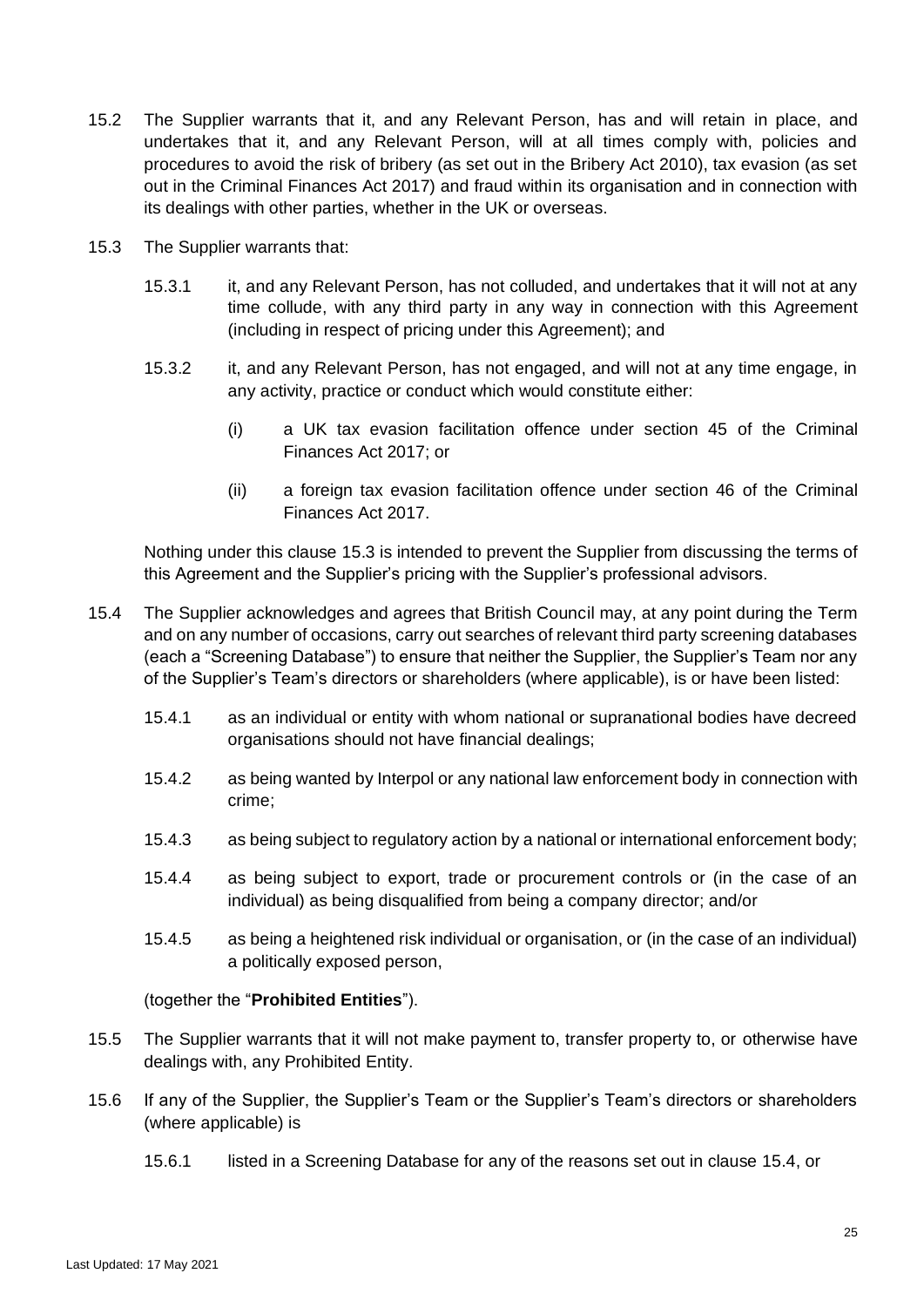<span id="page-25-1"></span>15.6.2 breaches any of its obligations set out in clauses [15.1,](#page-23-3) [15.2,](#page-24-2) [15.3](#page-24-0) or [15.5;](#page-24-3)

then the Supplier shall promptly notify the British Council of any such breach(es) and the British Council shall be entitled to takes the steps set out at clause [15.7](#page-25-0) below.

- <span id="page-25-0"></span>15.7 In the circumstances described at clause [15.6.1](#page-24-4) and/or [15.6.2,](#page-25-1) and without prejudice to any other rights or remedies which the British Council may have, the British Council may:
	- 15.7.1 terminate this Agreement without liability to the Supplier immediately on giving notice to the Supplier; and/or
	- 15.7.2 require the Supplier to take any steps the British Council reasonably considers necessary to manage the risk to the British Council of contracting with the Supplier (and the Supplier shall take all such steps and shall provide evidence of its compliance if required); and/or
	- 15.7.3 reduce, withhold or claim a repayment (in full or in part) of the charges payable under this Agreement; and/or
	- 15.7.4 share such information with third parties.
- <span id="page-25-2"></span>15.8 The Supplier shall provide the British Council with all information reasonably requested by the British Council to complete the screening searches described in clause [15.4.](#page-24-1)
- <span id="page-25-3"></span>15.9 Without limitation to clause[s 15.1,](#page-23-3) [15.2,](#page-24-2) [15.3,](#page-24-0) [15.4,](#page-24-1) [15.5,](#page-24-3) [15.6,](#page-24-5) [15.7](#page-25-0) an[d 15.8](#page-25-2) above, the Supplier shall:
	- 15.9.1 ensure that all Relevant Persons involved in providing the Services or with this Agreement have been vetted and that due diligence is undertaken on a regular continuing basis to such standard or level of assurance as is reasonably necessary in relation to a person in that position in the relevant circumstances; and
	- 15.9.2 maintain accurate and up to date records of:
		- (i) any requests to facilitate any UK tax evasion offence or any foreign tax evasion offence made to the Supplier or any Relevant Person in connection with the Services or with this Agreement either in the United Kingdom or elsewhere;
		- (ii) any action taken by the Supplier or any Relevant Person to inform the relevant enforcement bodies or regulatory authorities that the Supplier or any Relevant Person has been requested to facilitate a UK tax evasion offence or a foreign tax evasion offence (except to the extent that the Supplier or any Relevant Person is prevented by law from doing so);
		- (iii) its compliance with its obligations under this clause [15](#page-23-4) and all training and guidance provided to Relevant Persons in respect of the obligations under this clause and applicable laws for the prevention of tax evasion;
		- (iv) the Supplier's monitoring of compliance by Relevant Persons with applicable policies and procedures; and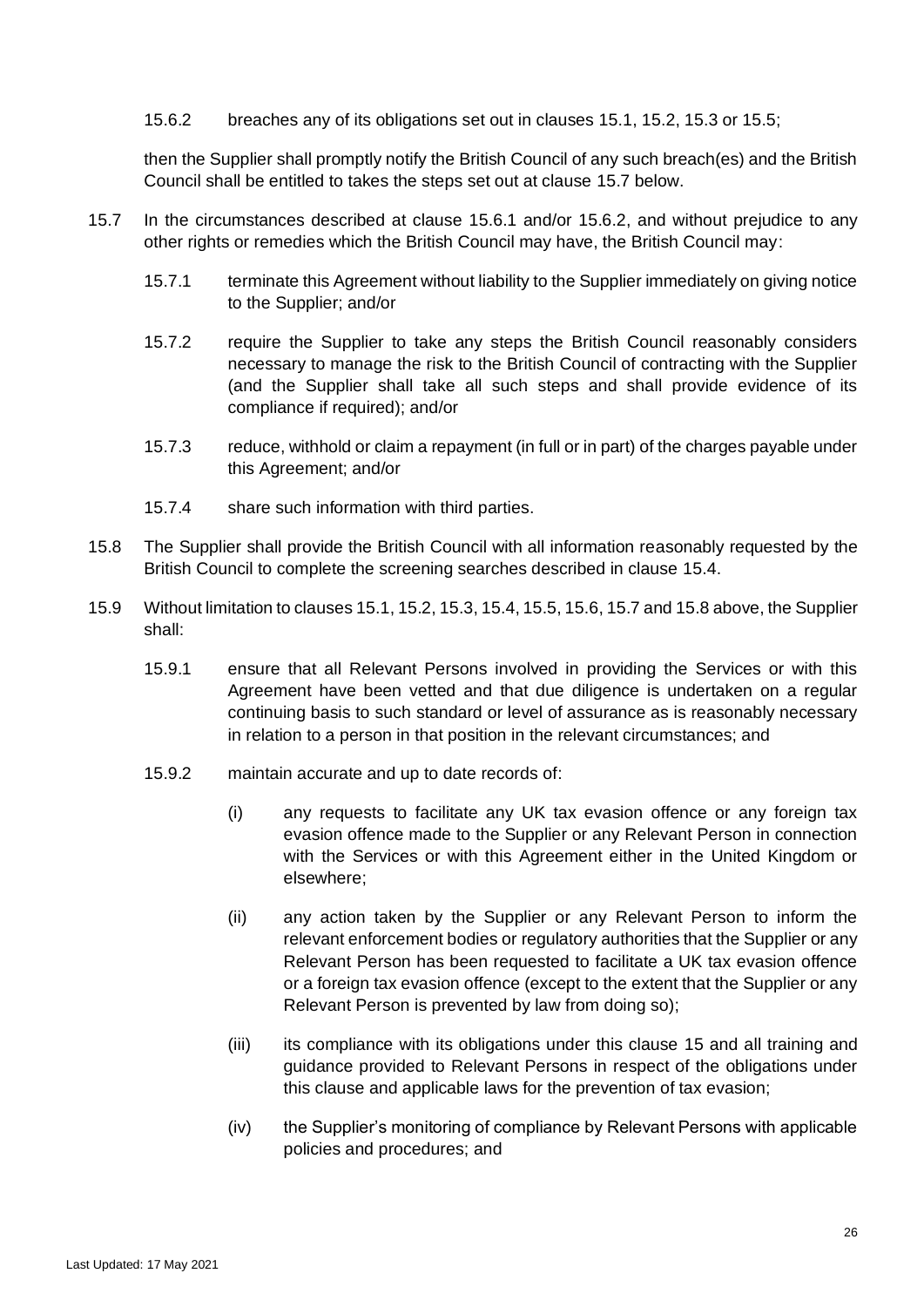- (v) the measures that the Supplier has taken in response to any incidence of suspected or actual tax evasion or facilitation of tax evasion or breach of this clause [15;](#page-23-4)
- 15.9.3 maintain and provide such access to the records or information referred to in clause [15.9.2;](#page-25-3) and
- 15.9.4 ensure that all Relevant Persons involved in performing services in connection with this Agreement are subject to and at all times comply with equivalent obligations to the Supplier under this clause [15.](#page-23-4)
- 15.10 For the purposes of this clause [15,](#page-23-4) the expression "**Relevant Person**" shall mean all or any of the following: (a) Relevant Persons; and (b) any Relevant Person employed or engaged by a Relevant Person.

#### <span id="page-26-0"></span>**16 Data Processing**

- <span id="page-26-1"></span>16.1 In this clause:
	- 16.1.1 "**Controller**" means a "controller" for the purposes of the GDPR (as such legislation is applicable);
	- 16.1.2 "**Data Protection Legislation**" shall mean any applicable law relating to the processing, privacy and use of Personal Data, as applicable to either party or the Services under this Agreement, including the DPA and/or the GDPR, and /or any corresponding or equivalent national laws or regulations; and any laws which implement any such laws; and any laws that replace, extend, re-enact, consolidate or amend any of the foregoing; all guidance, guidelines, codes of practice and codes of conduct issued by any relevant regulator, authority or body responsible for administering Data Protection Legislation (in each case whether or not legally binding);
	- 16.1.3 "**Data Subject**" has the same meaning as in the Data Protection Legislation;
	- 16.1.4 "**DPA**" means the UK Data Protection Act 2018;
	- 16.1.5 "**GDPR**" means, as applicable, the General Data Protection Regulation (EU) 2016/679 or the UK GDPR as defined in the DPA (as amended);
	- 16.1.6 "**International Organisation**" has the same meaning as in the GDPR;
	- 16.1.7 "**Personal Data**" means "personal data" (as defined in the Data Protection Legislation) that are Processed under this Agreement;
	- 16.1.8 "**Personal Data Breach**" means a breach of security leading to the accidental or unlawful destruction, corruption, loss, alteration, unauthorised disclosure of, unauthorised access, attempted access (physical or otherwise) or access to, Personal Data transmitted, stored or otherwise processed;
	- 16.1.9 "**Processing**" has the same meaning as in the Data Protection Legislation and "Process" and "Processed" shall be construed accordingly;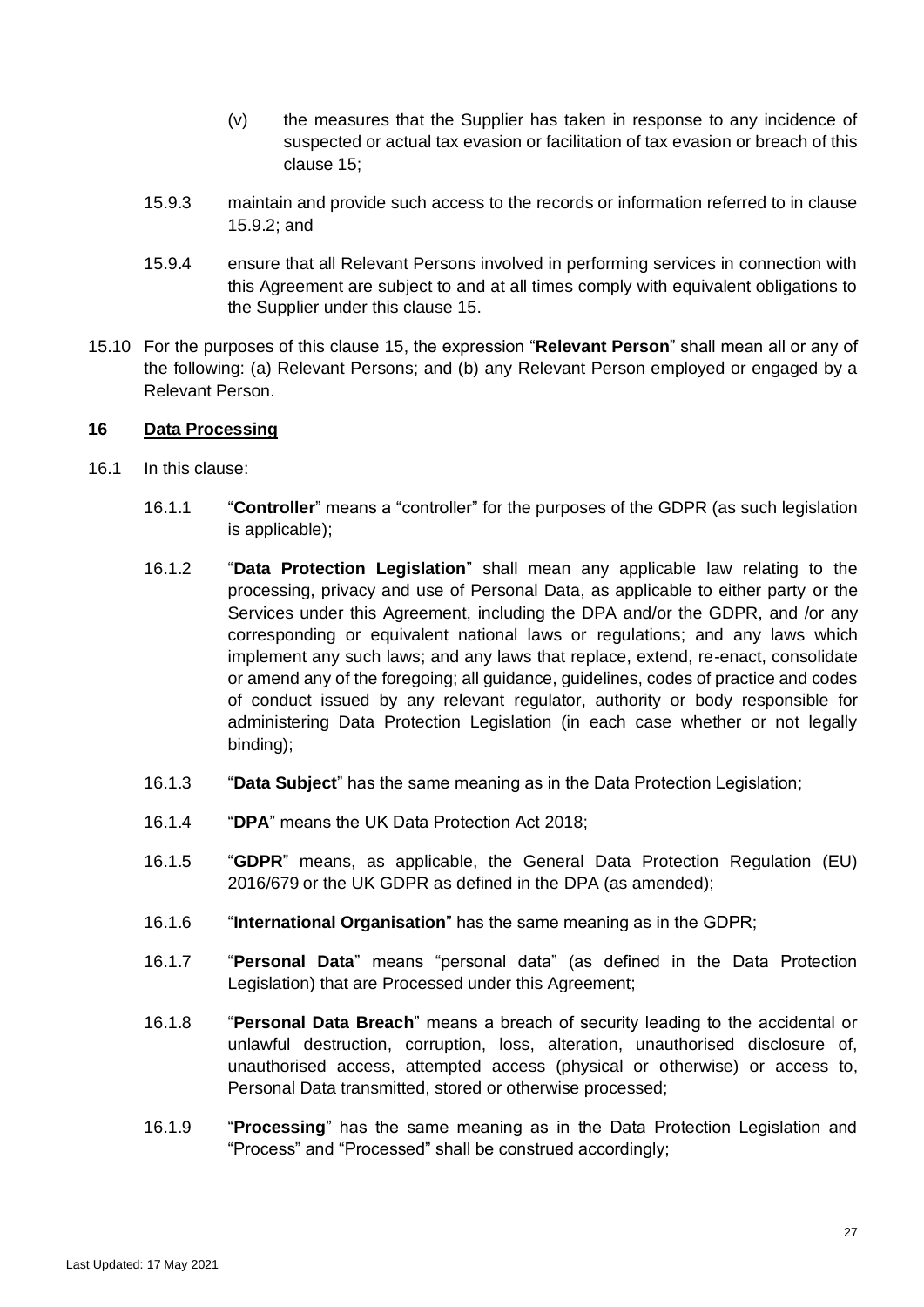- 16.1.10 "**Processor**" means a "processor" for the purposes of the GDPR (as such legislation is applicable);
- 16.1.11 "**Sub-Processor**" means a third party engaged by the Processor for carrying out processing activities in respect of the Personal Data on behalf of the Processor;
- 16.1.12 "**Supervisory Authority**" means any independent public authority responsible for monitoring the application of the Data Protection Legislation in the UK or any other member state of the European Union; and
- 16.1.13 "**Third Country**" means a country or territory outside the UK.
- 16.2 For the purposes of the Data Protection Legislation, the British Council is the Controller and the Supplier is the Processor in respect of the Personal Data.
- 16.3 Details of the subject matter and duration of the Processing, the nature and purpose of the Processing, the type of Personal Data and the categories of Data Subjects whose Personal Data is being Processed in connection with the Services are set out in [Schedule 5](#page-36-0) to this Agreement.
- <span id="page-27-1"></span><span id="page-27-0"></span>16.4 The Supplier shall:
	- 16.4.1 Process the Personal Data only to the extent, and in such manner, as is necessary for the purpose of carry out its duties under this Agreement and in accordance with the British Council's written instructions and this clause (unless otherwise required by applicable laws as referred to in clause [16.5.3\)](#page-28-0);
	- 16.4.2 implement appropriate technical and organisational measures in accordance with the Data Protection Legislation to ensure a level of security appropriate to the risks that are presented by such Processing, in particular from accidental or unlawful destruction, loss, alteration, unauthorised disclosure of, or access to Personal Data, taking into account the state of the art, the costs of implementation, the nature, scope, context and purposes of Processing and the likelihood and severity of risk in relation to the rights and freedoms of the Data Subjects;
	- 16.4.3 ensure it has taken all reasonable steps to ensure the reliability and integrity of any employees or other persons authorised to Process the Personal Data;
	- 16.4.4 ensure that any employees or other persons authorised to Process the Personal Data are:
		- (i) subject to appropriate obligations of confidentiality, and
		- (ii) subject to adequate training in the use, protection and handling of personal data;
	- 16.4.5 not engage any Sub-Processor to carry out its Processing obligations under this Agreement without obtaining the prior written consent of the British Council and, where such consent is given, the Supplier procuring by way of a written contract that such Sub-Processor will, at all times during the engagement, be subject to data Processing obligations equivalent to those set out in this clause. The British Council reserves the right during this Agreement to request evidence from the Supplier to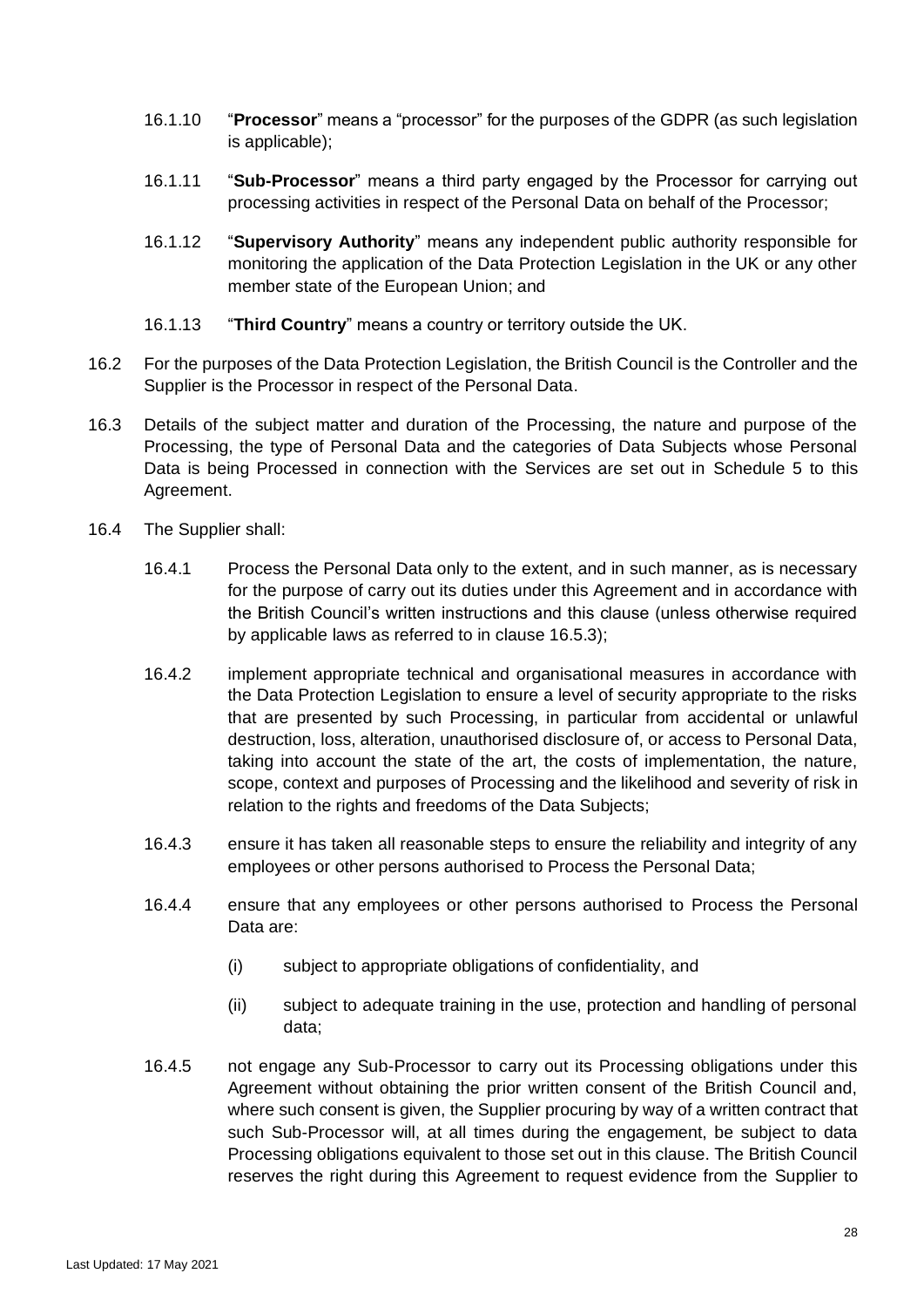support compliance with this clause [16.4.5](#page-27-0) and the Supplier shall provide such evidence within three Working Days;

- 16.4.6 assist and co-operate with the British Council as requested to ensure the British Council's compliance with its obligations under the Data Protection Legislation with respect to:
	- (i) carrying out and/or reviewing data protection impact assessments where necessary in accordance with Article 35 of the GDPR;
	- (ii) implementing such technical and organisational measures to enable the British Council to respond to requests from Data Subjects exercising their rights under the Data Protection Legislation, which shall include but not be limited to:
		- (A) providing Personal Data and details of the Processing of Personal Data to the British Council in response to Data Subjects' exercising their rights of access; and
		- (B) deleting and/or rectifying Personal Data in response to a request from a Data Subject; and
- 16.4.7 not Process or otherwise transfer any Personal Data to any Third Country without prior written consent from the British Council and, where such consent is given, (whether in [Schedule 5](#page-36-0) or separately), the Supplier shall comply with the following conditions;
	- (i) provide appropriate safeguards in relation to the transfer;
	- (ii) ensure the Data Subject has enforceable rights and effective legal remedies;
	- (iii) comply with its obligations under the Data Protection Legislation by providing an adequate level of protection to any Personal Data that is transferred;
	- (iv) comply with reasonable instructions notified to it in advance by the British Council with respect to the Processing of the Personal Data; and
	- (v) only transfer Personal Data to the relevant Third Country where the relevant requirements under Articles 44 to 50 of the GDPR are met.
- <span id="page-28-0"></span>16.5 The Supplier shall notify the British Council promptly:
	- 16.5.1 if it becomes aware that in following the instructions of the British Council, it shall be breaching the Data Protection Legislation;
	- 16.5.2 on receipt of notice of any complaint made to a Supervisory Authority or any finding by a Supervisory Authority in relation to its Processing of Personal Data, whether it is Personal Data being Processed under this Agreement or otherwise;
	- 16.5.3 if the Supplier believes it is under a legal obligation to Process the Personal Data other than in accordance with the British Council's instructions and provide the British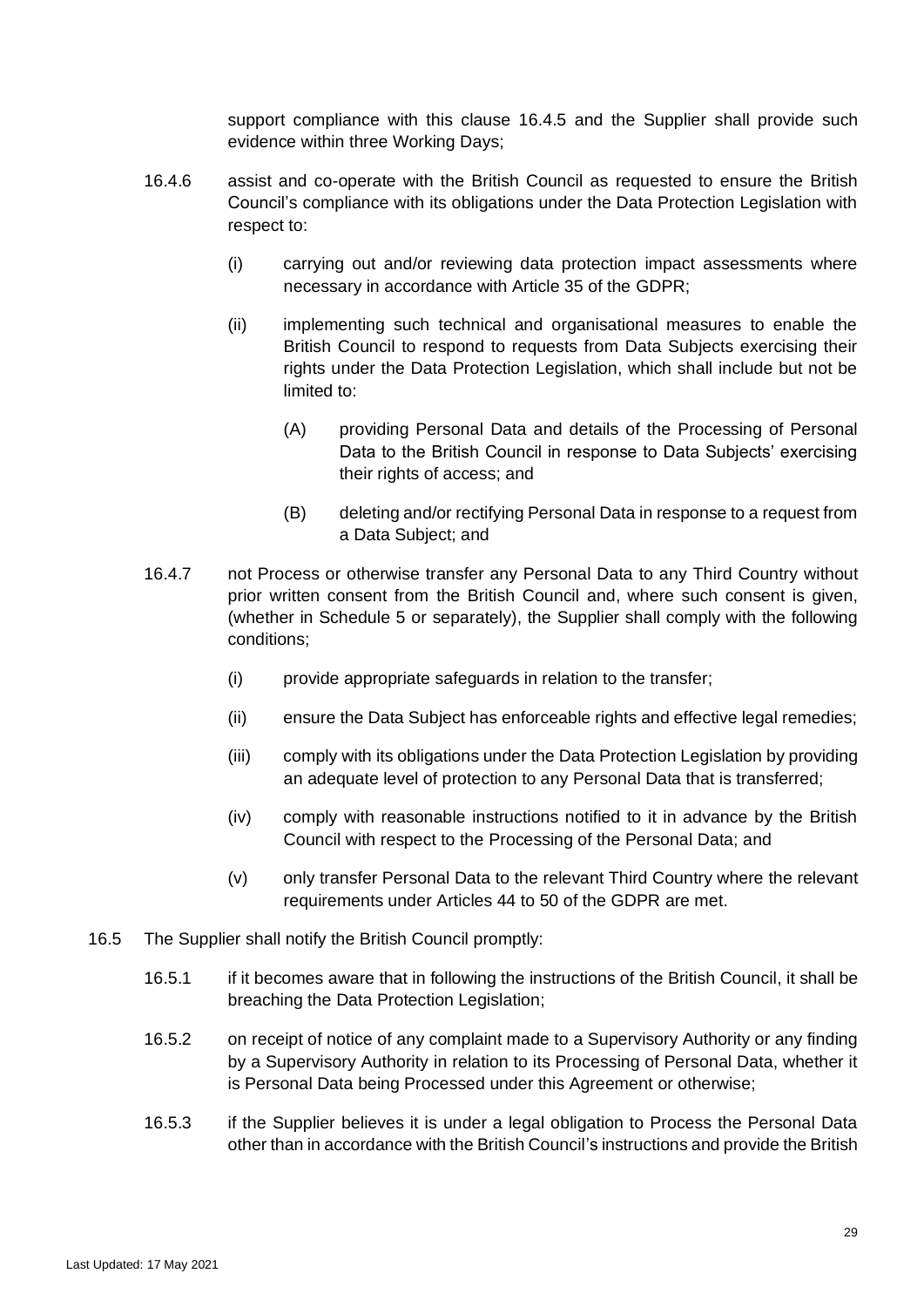Council with details of such legal obligation, unless the law prohibits such information on important grounds of public interest;

- 16.5.4 (and in any event within 3 days) of:
	- (i) a request received by the Supplier or a Sub-Processor from a Data Subject for access to that person's Personal Data; and
	- (ii) a complaint or request received by the Supplier or a Sub-Processor from a Data Subject relating to the British Council's obligations under the Data Protection Legislation;

and the Supplier shall provide the British Council with full co-operation and assistance in relation to any such complaint or request including where the complaint or request was received by the Supplier, a Sub-Processor or the British Council.

- <span id="page-29-1"></span><span id="page-29-0"></span>16.6 The Supplier shall:
	- 16.6.1 notify the British Council promptly (and in any event within 24 hours) of becoming aware of any actual, suspected or threatened Personal Data Breach of any component of the Personal Data;
	- 16.6.2 ensure that such notice includes details of the nature of the breach, including the categories and approximate number of Data Subjects and records concerned and the remediation measures being taken to mitigate and contain the breach; and
	- 16.6.3 provide prompt assistance as requested by the British Council following the notification of an actual, suspected or threatened Personal Data Breach referred to in clause [16.6.1.](#page-29-0)
- 16.7 In the event of a notification under clause [16.6,](#page-29-1) the Supplier shall not notify the Data Subject or any third party unless such disclosure is required by Data Protection Legislation or other law or is otherwise approved by the British Council.
- <span id="page-29-2"></span>16.8 The Supplier and its Sub-Processors shall maintain accurate written records of the Processing it carries out in connection with this Agreement and on request by the British Council, make available all information necessary to demonstrate the Supplier's compliance under Data Protection Legislation and the terms of this Agreement.
- 16.9 The Supplier and its Sub-Processors shall allow for and contribute to audits, including inspections, by the British Council (or its authorised representative) in relation to the Processing of the British Council's Personal Data by the Supplier and its Sub-Processors to support the Supplier in their compliance of clause [16.8.](#page-29-2)
- 16.10 The Supplier warrants that in carrying out its obligations under this Agreement it will not breach the Data Protection Legislation or do or omit to do anything that might cause the British Council to be in breach of the Data Protection Legislation.
- 16.11 The Supplier shall indemnify and keep indemnified the British Council and the British Council Entities against all Personal Data losses suffered or incurred by, awarded against or agreed to be paid by, the British Council or British Council Entities arising from a breach by the Supplier (or any Sub-Processor) of (a) its data protection obligations under this Agreement; or (b) the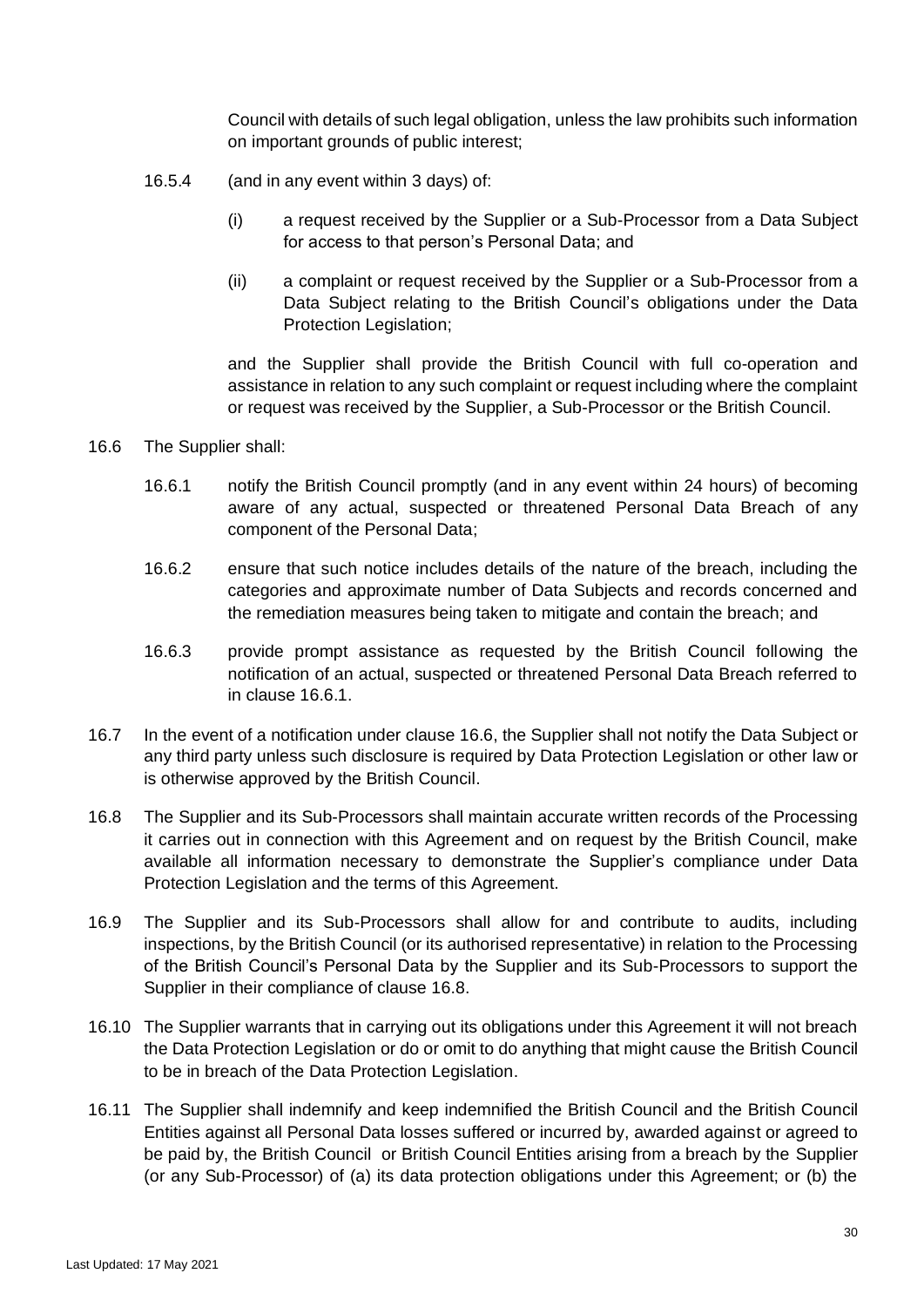Supplier (or any Sub-Processor) acting outside or contrary to the lawful instruction of the British Council.

- 16.12 On termination or expiry of this Agreement, the Supplier (or any Sub-Processor) shall, except to the extent it is required to retain a copy by law, stop Processing the Personal Data and return and/or destroy it at the request of the British Council. The Supplier shall return the Personal Data in an open machine-readable format, via a secure agreed route at no cost to the British Council and the Supplier shall provide confirmation of destruction of any other copies including details of the date, time and method of destruction.
- 16.13 These clauses may be amended at any time by the British Council giving at least 30 days' written notice to the other stating that applicable controller to processor standard clauses laid down by the European Commission or adopted by the UK Information Commissioner's office or other Supervisory Authority are to be incorporated into this Agreement and replace clauses [16.1](#page-26-1) to [16.4](#page-27-1) above.

# **17 Audit**

- 17.1 The Supplier will fully co-operate with and assist the British Council in meeting its audit and regulatory requirements by providing access for the British Council, its internal auditors (which shall include, for the purposes of this Agreement the British Council's internal, audit, security, safeguarding and operational risk functions), its external auditors or any agents appointed by the British Council or their regulators (or any person appointed by such body) to conduct appropriate reviews and inspections of the activities and records of the Supplier (and to take copies of records and documents and interview members of the Supplier's staff). The Supplier shall maintain all records relating to this Agreement (including the provision of the Services and the receipt of all Charges and expenses) for a period of seven (7) years following the year in which the provision of the Services under this Agreement is completed or such longer period as the British Council may notify to the Supplier in writing from time to time.
- 17.2 The Supplier shall bear its own cost in relation to any reasonable number of audits carried out by the British Council and/or the End Client. Where any audit reveals any breach or noncompliance by the Supplier, the Supplier shall also bear the costs of the British Council and/or the End Client carrying out such audit.

# **18 Publicity**

18.1 The Supplier shall not publicise the terms of this Agreement or use the name of the British Council or any trade name or trade mark used by the British Council or refer to the British Council in any other way in any press release, promotional literature, publications or advertising material, including any website, "blogs", social media or other online services, without the prior written consent of the British Council.

#### **19 Health and Safety**

19.1 The Supplier shall promptly notify the British Council of any health and safety hazards which may arise in connection with the performance of this Agreement, take such steps as are reasonably necessary to ensure the health and safety of persons likely to be affected by the performance of the Services and notify the British Council of any incident occurring on the Premises or otherwise in connection with the provision of the Services which causes or could give rise to personal injury.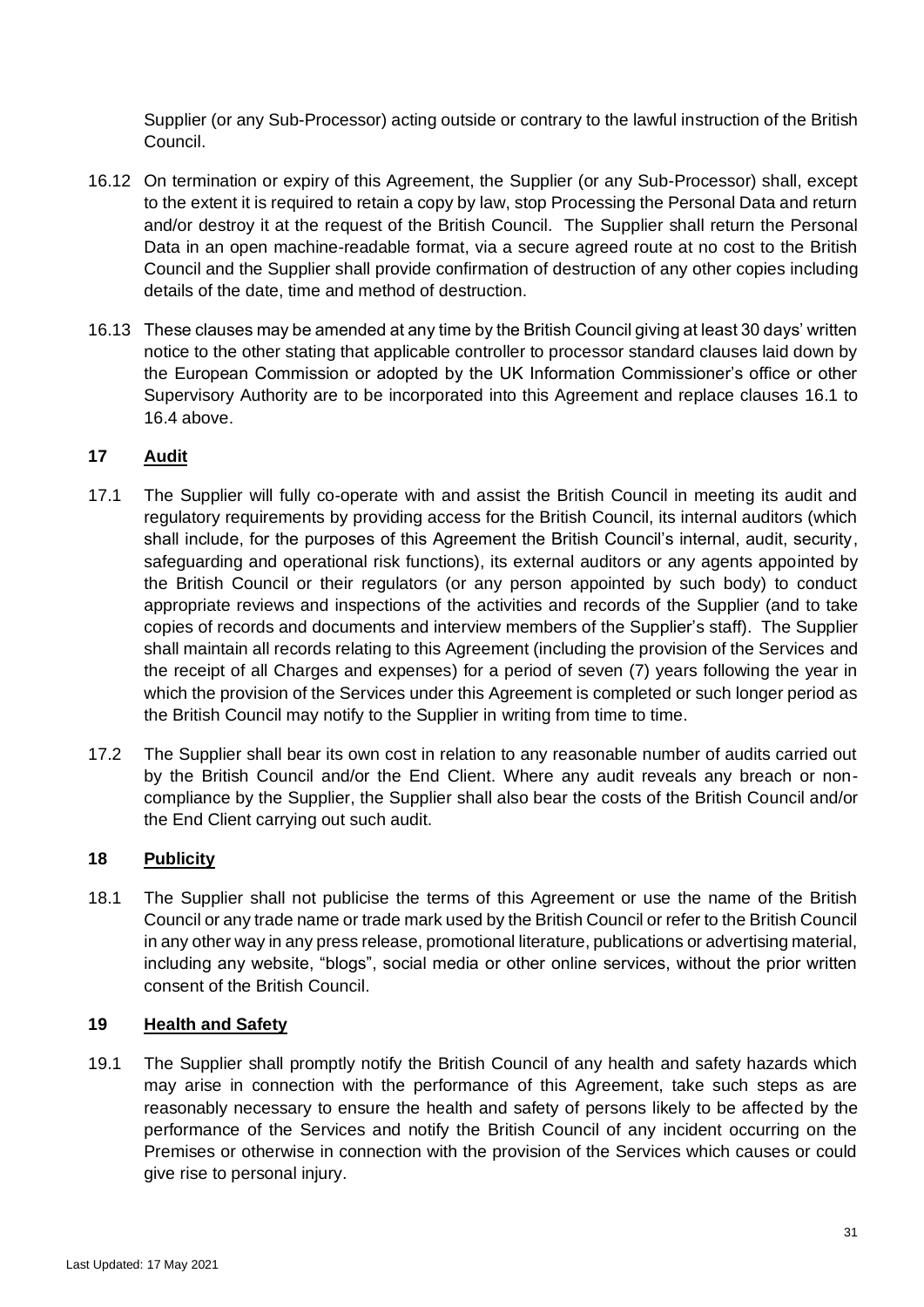19.2 The Supplier shall take all necessary measures to comply with the requirements of the Health & Safety at Work Etc Act 1974 (or any equivalent legislation in any applicable jurisdiction) and any other acts, orders, regulations and codes of practice (including any approved codes of practice) relating to health and safety, which may apply to the performance of this Agreement.

#### **20 Employees**

20.1 The Supplier agrees that it will not, without the prior written consent of the British Council, whether directly or indirectly, and whether alone or in conjunction with, or on behalf of, any other person during the Term or for a period of six (6) months following termination, solicit or entice, or endeavour to solicit or entice away from the British Council any person employed by the British Council and involved directly in the receipt or use of the Services.

#### **21 Safeguarding and Protecting Children and Vulnerable Adults**

- 21.1 The Supplier will comply with all applicable legislation and codes of practice, including, where applicable, all legislation and statutory guidance relevant to the safeguarding and protection of children and vulnerable adults and with the British Council's Safeguarding Policy and Adults at Risk Policy included in the British Council Requirements as amended from time to time, which the Supplier acknowledges may include submitting checks by the UK Disclosure & Barring Service (DBS) and/or equivalent local checks<sup>4</sup>.
- 21.2 The Supplier must provide to the British Council, documentary evidence of the relevant disclosure and/or the criminal records checks in advance of undertaking any activities involving children and/or vulnerable adults in connection with the Project under this Agreement.
- 21.3 In addition, the Supplier will ensure that, where it engages any other party to supply any of the Services under this Agreement, that party will also comply with the same requirements as if they were a party to this Agreement.

#### **22 Anti-slavery and human trafficking**

- <span id="page-31-0"></span>22.1 The Supplier shall:
	- 22.1.1 ensure that slavery and human trafficking is not taking place in any part of its business or in any part of its supply chain;
	- 22.1.2 implement due diligence procedures for its own suppliers, subcontractors and other participants in its supply chains, to ensure that there is no slavery or human trafficking in its supply chains;

<sup>4</sup> Equivalent local checks include, but are not limited to, the ACRO Criminal Records Office, 'International Child Protection Certificate' online criminal records checks and Code of Good Conduct' or any other services as detailed at the following link: [https://www.gov.uk/government/publications/criminal-records-checks-for-overseas](https://www.gov.uk/government/publications/criminal-records-checks-for-overseas-applicants)[applicants](https://www.gov.uk/government/publications/criminal-records-checks-for-overseas-applicants) (when/if link does not work contact the British Council Project manager)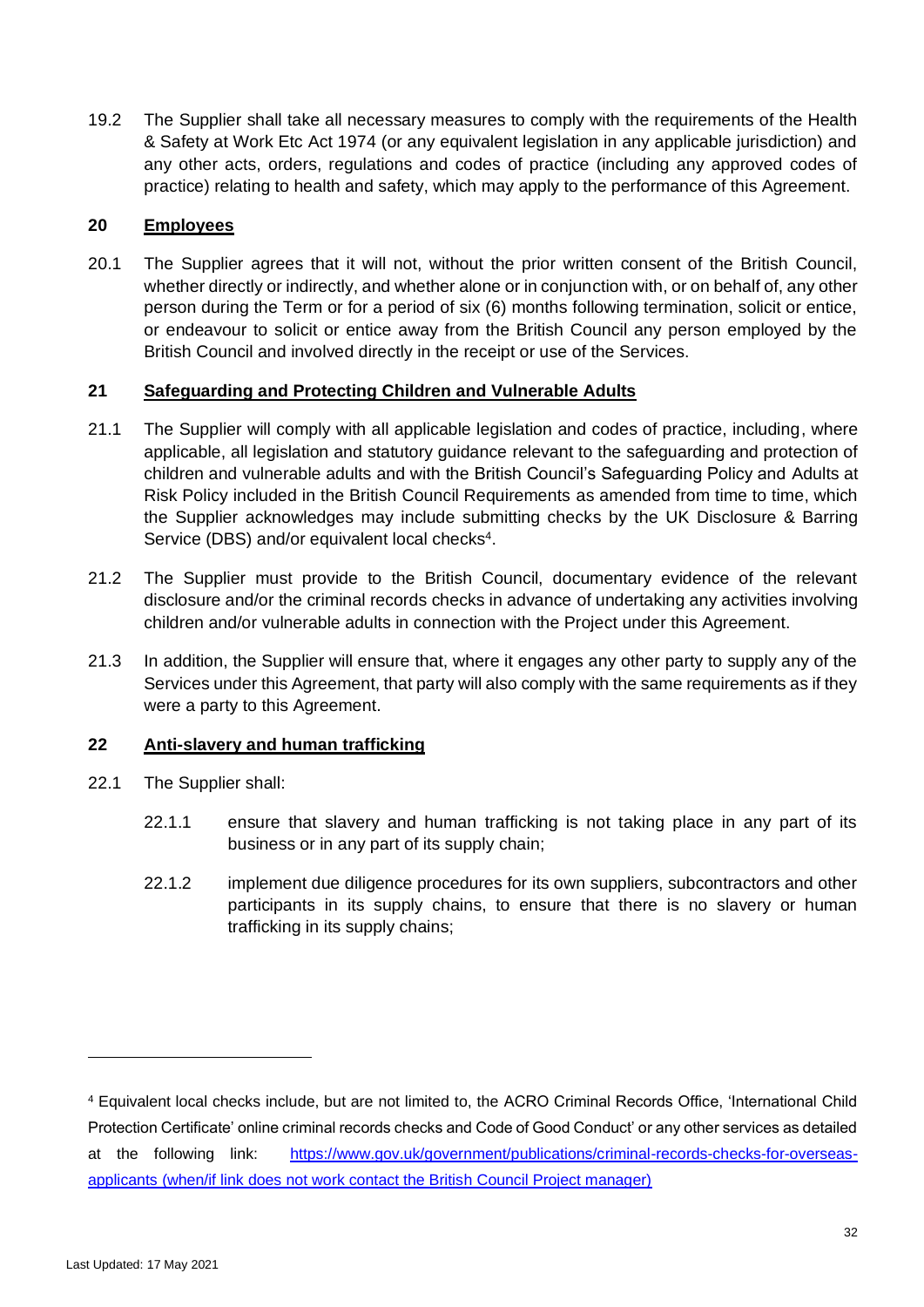- 22.1.3 respond promptly to all slavery and human trafficking due diligence questionnaires issued to it by the British Council from time to time and ensure that its responses to all such questionnaires are complete and accurate; and
- 22.1.4 notify the British Council as soon as it becomes aware of any actual or suspected slavery or human trafficking in any part of its business or in a supply chain which has a connection with this Agreement.
- 22.2 If the Supplier fails to comply with any of its obligations under clause [22.1,](#page-31-0) without prejudice to any other rights or remedies which the British Council may have, the British Council shall be entitled to:
	- 22.2.1 terminate this Agreement without liability to the Supplier immediately on giving notice to the Supplier; and/or
	- 22.2.2 require the Supplier to take any steps the British Council reasonably considers necessary to manage the risk to the British Council of contracting with the Supplier (and the Supplier shall take all such steps); and/or
	- 22.2.3 reduce, withhold or claim a repayment (in full or in part) of the charges payable under this Agreement; and/or
	- 22.2.4 share with third parties information about such non-compliance.

#### **23 Equality, Diversity and Inclusion**

- 23.1 The Supplier shall ensure that it does not, whether as an employer or provider of services and/or goods, discriminate within the meaning of the Equality Legislation.
- 23.2 The Supplier shall comply with any equality or diversity policies or guidelines included in the British Council Requirements.

#### <span id="page-32-1"></span>**24 Assignment**

- 24.1 The Supplier shall not, without the prior written consent of the British Council, assign, transfer, charge, create a trust in, or deal in any other manner with all or any of its rights or obligations under this Agreement.
- <span id="page-32-0"></span>24.2 The British Council may assign or novate this Agreement to: (i) any separate entity Controlled by the British Council; (ii) any body or department which succeeds to those functions of the British Council to which this Agreement relates; or (iii) any provider of outsourcing or third party services that is employed under a service contract to provide services to the British Council. The Supplier warrants and represents that it will (at the British Council's reasonable expense) execute all such documents and carry out all such acts, as reasonably required to give effect to this clause [24.2.](#page-32-0)

### **25 Waiver**

25.1 A waiver of any right under this Agreement is only effective if it is in writing and it applies only to the party to whom the waiver is addressed and the circumstances for which it is given.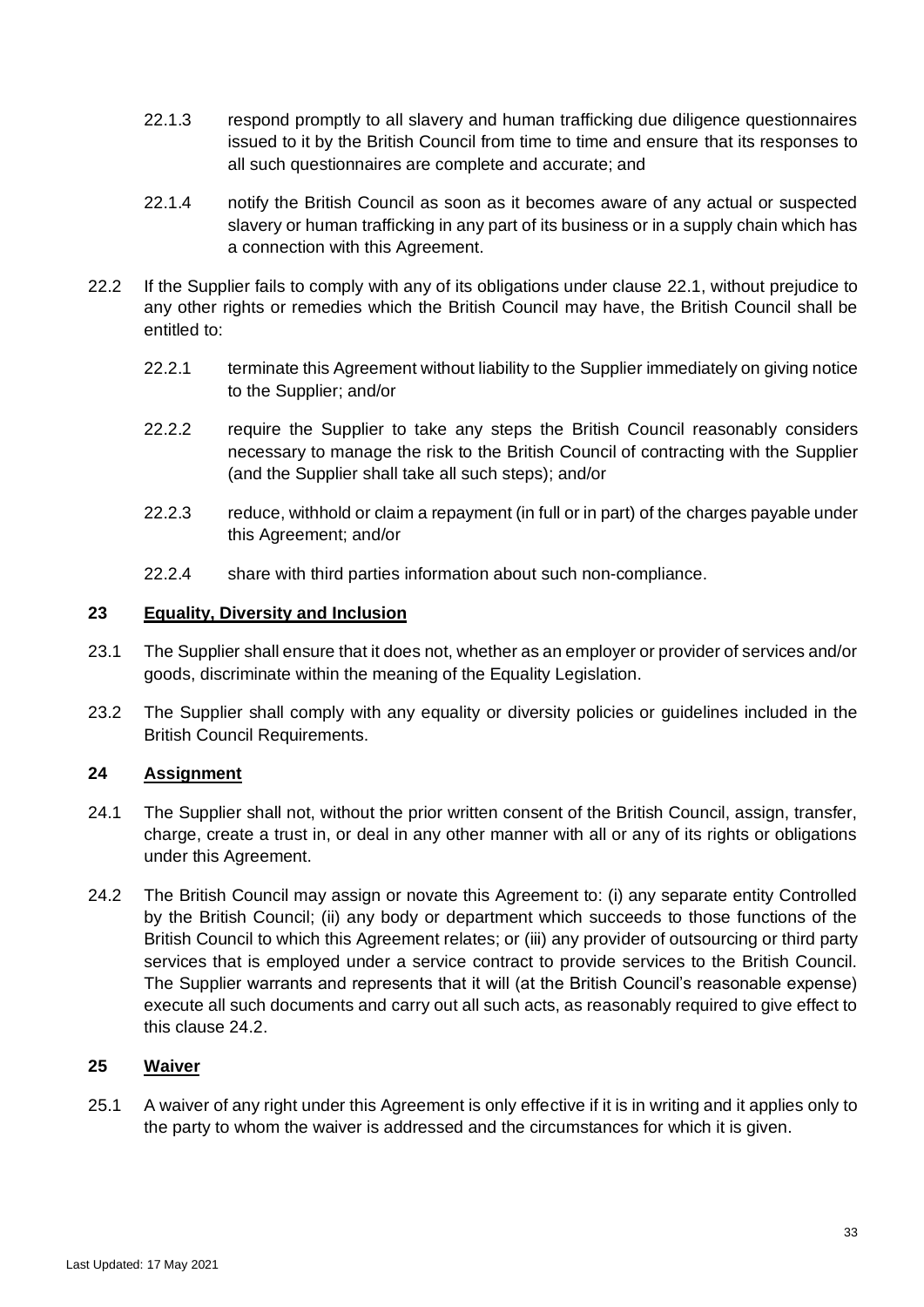#### **26 Entire agreement**

26.1 This Agreement and any documents referred to in it constitute the entire agreement and understanding between the parties with respect to the subject matter of this Agreement and supersede, cancel and replace all prior agreements, licences, negotiations and discussions between the parties relating to it. Each party confirms and acknowledges that it has not been induced to enter into this Agreement by, and shall have no remedy in respect of, any statement, representation, warranty or undertaking (whether negligently or innocently made) not expressly incorporated into it. However, nothing in this Agreement purports to exclude liability for any fraudulent statement or act.

### <span id="page-33-0"></span>**27 Variation**

27.1 No variation of this Agreement shall be valid unless it is in writing and signed by or on behalf of each of the parties.

#### **28 Severance**

28.1 If any provision of this Agreement (or part of any provision) is found by any court or other authority of competent jurisdiction to be invalid, illegal or unenforceable, that provision or partprovision shall, to the extent required, be deemed not to form part of the Agreement, and the validity and enforceability of the other provisions of the Agreement shall not be affected.

### **29 Counterparts**

29.1 This Agreement may be executed in counterparts, each of which when executed shall constitute a duplicate original, but all counterparts shall together constitute one agreement. Where this Agreement is executed in counterparts, following execution each party must promptly deliver the counterpart it has executed to the other party. Transmission of an executed counterpart of this Agreement by email in PDF, JPEG or other agreed format shall take effect as delivery of an executed counterpart of this Agreement.

#### **30 Third party rights**

- 30.1 Subject to clause [1.2.4,](#page-11-1) this Agreement does not create any rights or benefits enforceable by any person not a party to it except that a person who under clause [24](#page-32-1) is a permitted successor or assignee of the rights or benefits of a party may enforce such rights or benefits.
- 30.2 The parties agree that no consent from the British Council Entities or the persons referred to in this clause is required for the parties to vary or rescind this Agreement (whether or not in a way that varies or extinguishes rights or benefits in favour of such third parties).

#### **31 No partnership or agency**

31.1 Nothing in this Agreement is intended to, or shall operate to, create a partnership between the parties, or to authorise either party to act as agent for the other, and neither party shall have authority to act in the name or on behalf of or otherwise to bind the other in any way (including the making of any representation or warranty, the assumption of any obligation or liability and the exercise of any right or power) and neither party shall incur any expenditure in the name of or for the account of the other.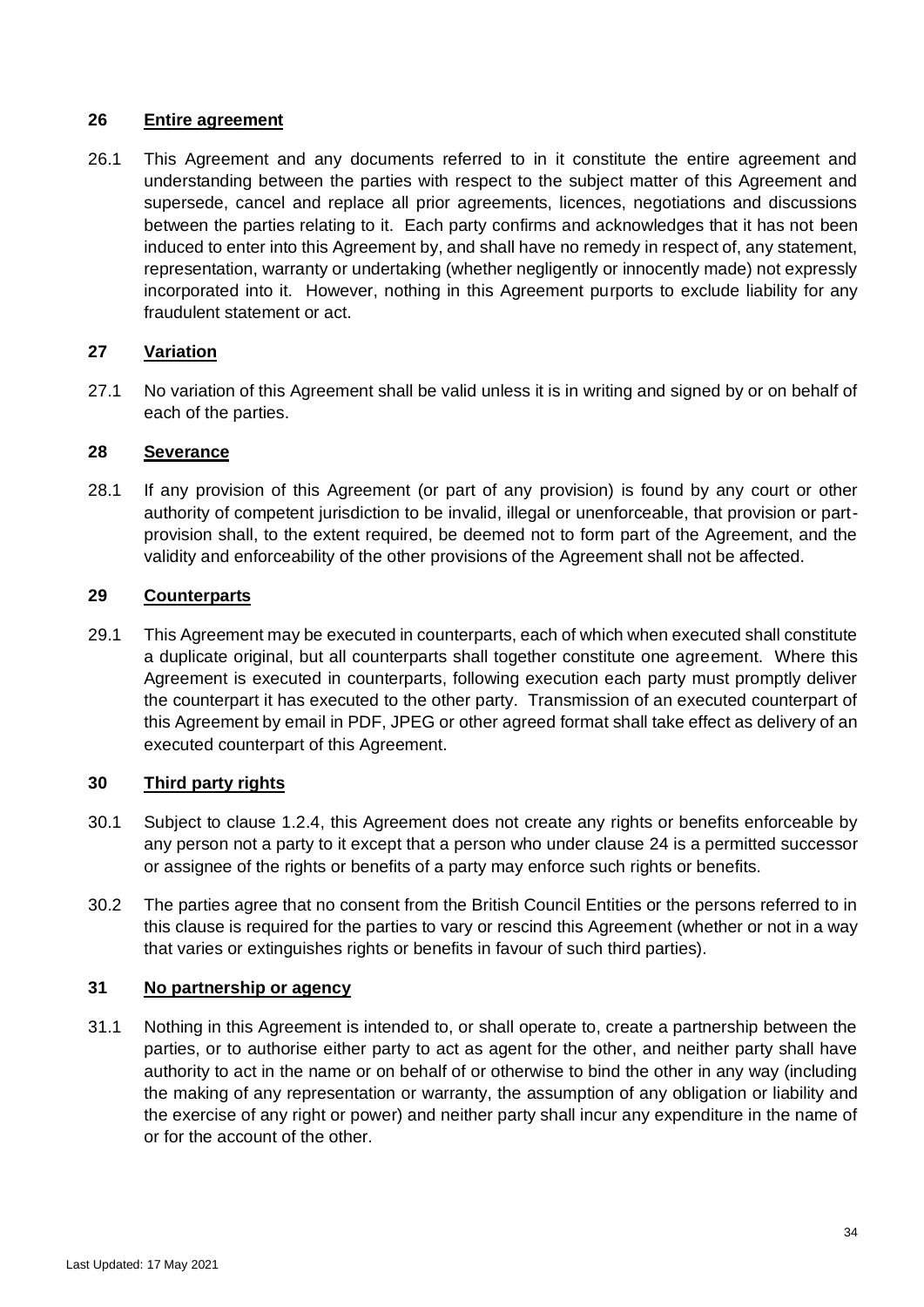### **32 Force Majeure**

- 32.1 Subject to clauses 32.2 and 32.3, neither party shall be in breach of this Agreement if it is prevented from or delayed in carrying on its business and/or material obligations hereunder by a Force Majeure Event.
- 32.2 A party that is subject to a Force Majeure Event shall not be in breach of this Agreement provided that:
	- 32.2.1 it promptly notifies the other party in writing of the nature and extent of the Force Majeure Event causing its failure or delay in performance;
	- 32.2.2 it could not have avoided the effect of the Force Majeure Event by taking precautions which, having regard to all the matters known to it before the Force Majeure Event, it ought reasonably to have taken, but did not; and
	- 32.2.3 it has used all reasonable endeavours to mitigate the effect of the Force Majeure Event, to carry out its obligations under this Agreement in any way that is reasonably practicable and to resume the performance of its obligations as soon as reasonably possible.
- 32.3 Nothing in this clause 32 shall excuse a party for non-performance (or other breach) of this Agreement if such non-performance (or other breach) results from the acts or omissions of any of that party's consultants and/or sub-contractors (except where such acts or omissions are caused by a Force Majeure Event).

### <span id="page-34-0"></span>**33 Notice**

- 33.1 Notice given under this Agreement shall be in writing, sent for the attention of the person signing this Agreement on behalf of the recipient party and to the address given on the front page of this Agreement (or such other address or person as the relevant party may notify to the other party), or by email, and shall be delivered:
	- 33.1.1 personally, in which case the notice will be deemed to have been received at the time of delivery;
	- 33.1.2 by pre-paid, first-class post if the notice is being sent to an address within the country of posting, in which case the notice will be deemed to have been received at 09:00 in the country of receipt on the second (2nd) normal working day in the country specified in the recipient's address for notices after the date of posting;
	- 33.1.3 by international standard post if being sent to an address outside the country of posting, in which case the notice will be deemed to have been received at 09:00 in the country of receipt on the seventh (7th) normal working day in the country specified in the recipient's address for notices after the date of posting; or
	- 33.1.4 by email to the relevant email address specified in clause 6.1 of Schedule 1 (or such other email address as the relevant party may notify to the other party), in which case, the notice will be deemed to have been received at the time of transmission, or if this time falls outside of Working Hours, when Working Hours resume, in each case provided that no out of office auto-reply or error message is received by the sender in response within one hour after transmission of the notice. If an out of office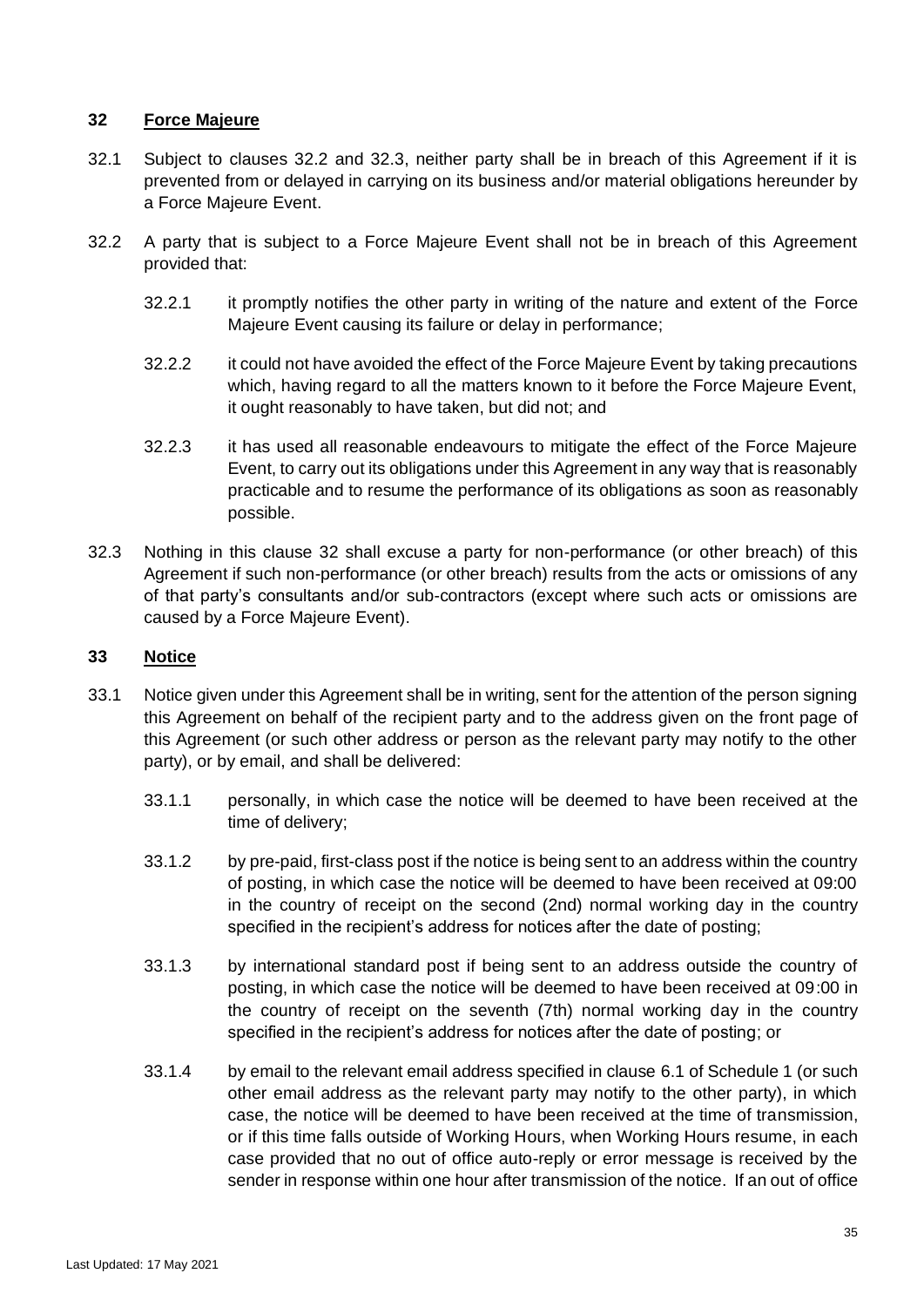auto-reply or error message is received by the sender in response within one hour after transmission of the notice, then no valid notice has been delivered and the notice must be sent by one of the alternative methods listed above.

33.2 To prove service of notice under clauses 33.1.1 to 33.1.3 above, it is sufficient to prove that the envelope containing the notice was properly addressed and posted or handed to the courier.

#### **34 Governing Law and Dispute Resolution Procedure**

- 34.1 This Agreement and any dispute or claim (including any non-contractual dispute or claim) arising out of or in connection with it or its subject matter, shall be governed by, and construed in accordance with, the laws of England and Wales.
- 34.2 Subject to the remainder of this clause 34, the parties irrevocably agree that the courts of England and Wales shall have exclusive jurisdiction to settle any dispute or claim (including any non-contractual dispute or claim) that arises out of or in connection with this Agreement or its subject matter.
- 34.3 In the event that any claim or dispute arises out of or in connection with this Agreement, the parties shall, following service of written notice by one party on the other, attempt to resolve amicably by way of good faith negotiations and discussions any such dispute or claim as soon as reasonably practicable (and in any event within 14 calendar days after such notice or by such later date as the parties may otherwise agree in writing). If the parties are unable to resolve the dispute or claim in accordance with this clause 34.3, either party may commence proceedings in accordance with clause 34.2.
- 34.4 Nothing in this clause 34 shall prevent either party from applying at any time to the court for injunctive relief on the grounds of infringement, or threatened infringement, of the other party's obligations of confidentiality contained in this Agreement or infringement, or threatened infringement, of the applicant's Intellectual Property Rights.